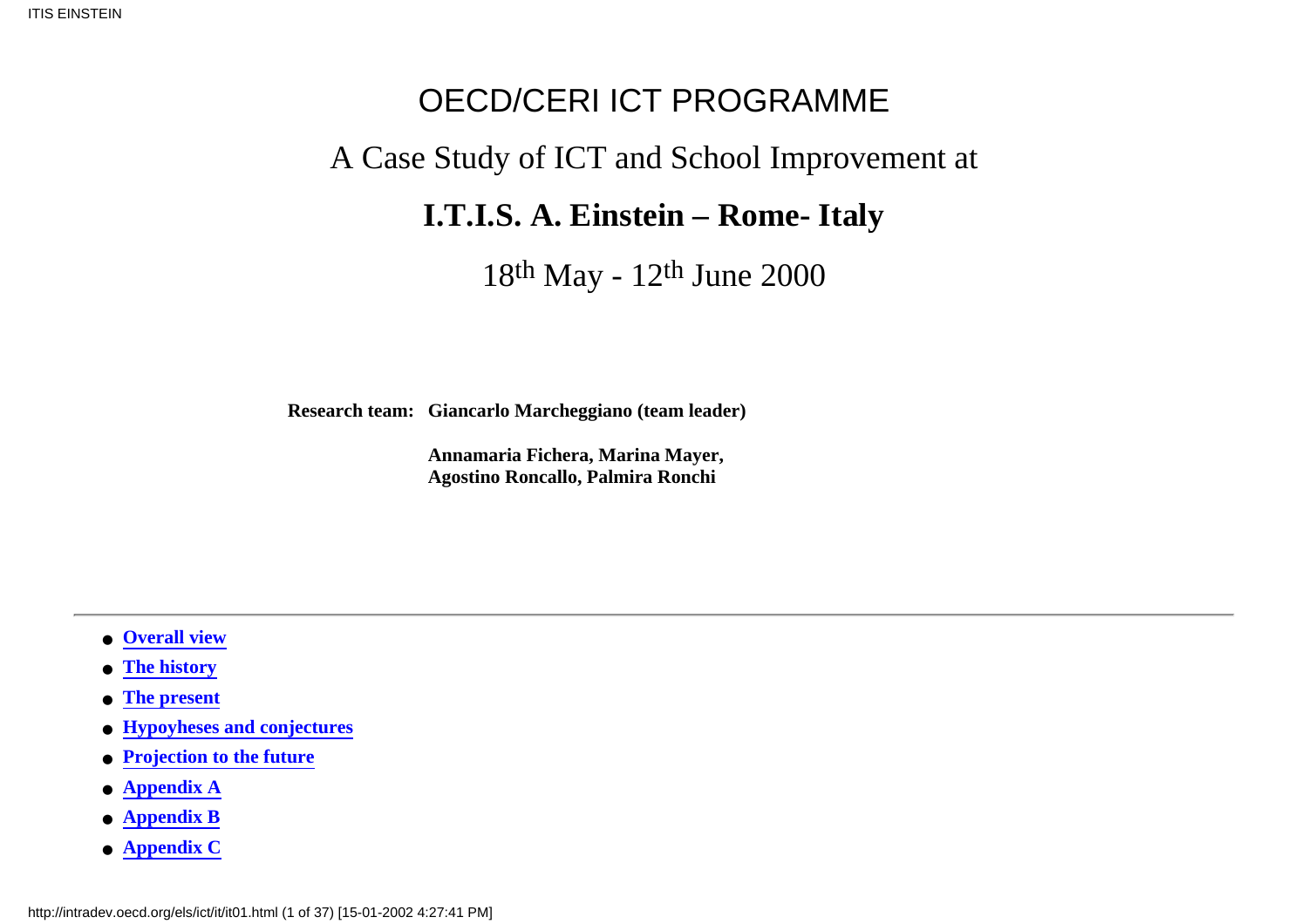#### ● **[Appendic D](#page-32-0)**

#### <span id="page-1-0"></span>**Overall view**

(an extract from the interview to the headmistress)

**Interviewer**: *Which are the main values of the innovation process?*

**Headmistress**: *School must train; so each training strategy mustn't be neglected. There are lots and lots of scientific and technological subjects in an institute for electronics and telecommunications, but what does this institute need more? A basic cultural area. I have always fought for the introduction of other cultural activities, that weren't provided for in the regulations of an institute for industrial and technical experts, such as: theatre, music, reading and library courses. It was unnecessary to underline what they had been doing for 20 years and at that moment multimedia did not exist. Contrary to what happened in the past, multimedia combine technology with image and sound. Now the two areas are not separable. Now we speak about culture, or better about technological, classical and scientific culture.*

The school chosen for the pilot study is the Industrial and Technical School "Einstein" in Rome. Its Internet address is: [http://www.itis-eistein.roma.it](http://www.itis-einstein.roma.it/)

It is a secondary school (for boys and girls aged between 14 and 19) which houses an industrial, technical school (ITIS) specialized in electronics and telecommunications (an evening course for working students is also organized) and a secondary school specialized in scientific and technological studies (LST).

The school hosts students living in the north-west area of Rome, near the big ring-road. Students come mostly from the two "borgate" (i.e. "suburbs") Primavalle and Montespaccato and belong to the working and lower middle classes of the Roman suburbs, while the number of foreign students is low (1.5% of students).



The Einstein entrance-halls are prepared to welcome its students: the spacious entrance-hall is furnished with comfortable, light-wood benches (designed by a teacher and realized in the institute's laboratories), a bar, the entrance to the amphitheatre-shaped room, the great hall, where performances are played, the containers in which the prizes and cups won by students during sports competitions are kept, several bulletin boards are on the wall and display appointment-notices for students, parents, teaching body and teachers of other schools which share different projects with this school.

The school is open and widely attended 15 hours per day on the average, because of evening courses and several activities and projects. In the afternoon, students are involved in "extra-curricular projects", within the framework of the so-called "enlargement of the training offer". Students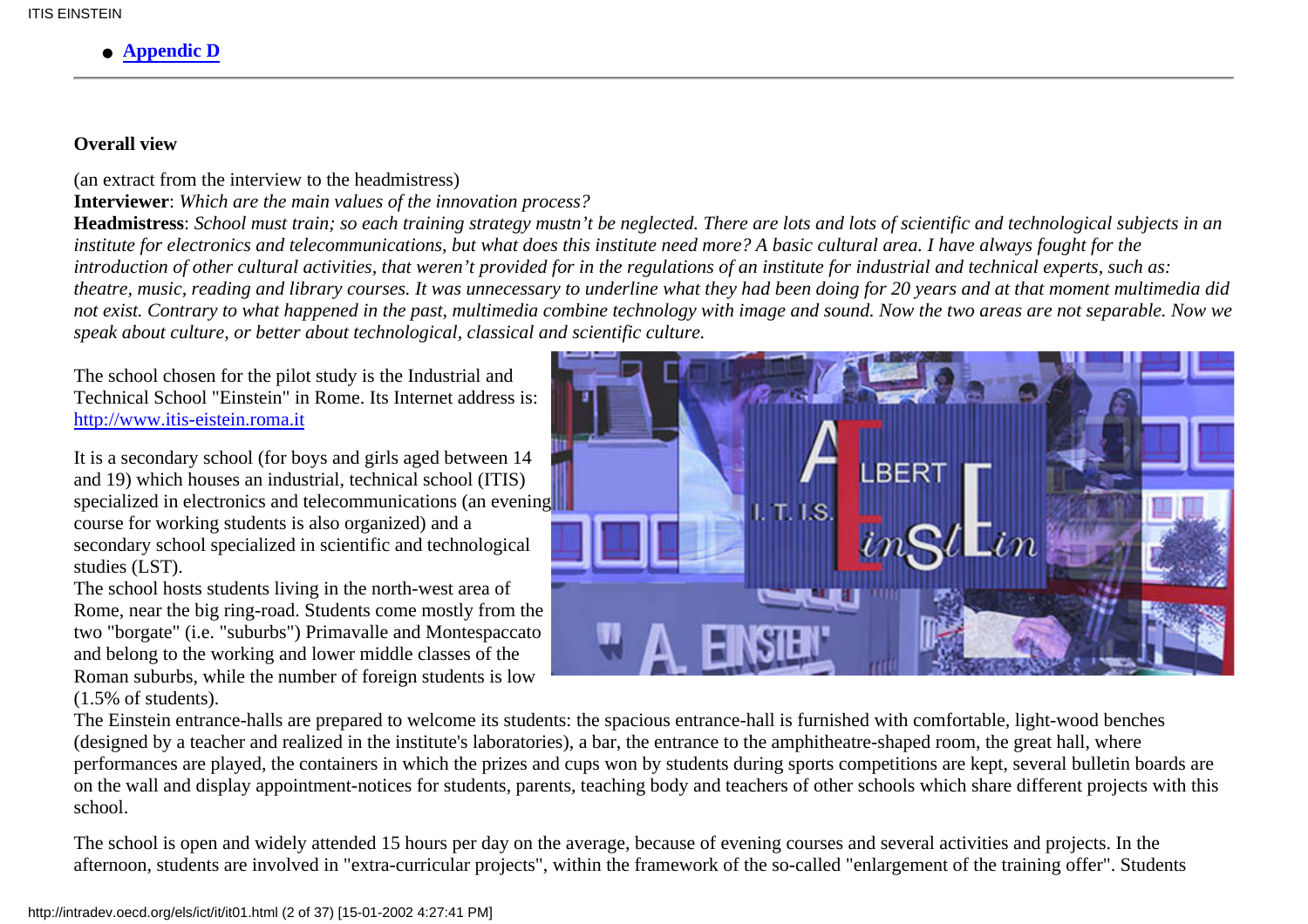(about 30%) attend these courses of their own will. In some classes, students are all present because they carry out the "modular activities", strictly correlated with the school curriculum.

The ordinary co-ordination activities among the teaching body, such as teacher's meetings, student and parent-teacher associations, meetings about branches of learning, that is to say the co-ordination, planning and organization meetings which are typical of any school, take always place in the afternoon.

Both modular activities and extra-curricular projects are now joined closely together and interact, but the situation was different in the past. The extra-curricular activities, introduced in the school long before than the modular ones, have also introduced innovations into the disciplinary didactic planning. For they represent the "incubation" and experimentation period to estimate if these projects are good from the didactic point of view and can be proposed in the curricular hours.

<span id="page-2-0"></span>"Einstein" has, like all other secondary institutes of this kind<sup>1</sup>, a good equipment of information technology laboratories and a group of teachers, experts in the field of computers, who have provided to the information training of their colleagues over the last few years, enlarging the possibility to introduce ICT in other subjects. The school teachers are extremely willing and attentive to receive the external proposals and incentives which allow them to provide cultural, didactic help for their students, especially for those who live in the quarter. So the school is today the experimentation center of many projects, i.e. the "modular activities", aiming at the innovation of the disciplinary teaching methods, with use of ICT (such as: "Multimedialità in classe" - "The use of multimedia in a classroom", a project promoted by Microsoft, funded by the Ministry of Education and supported by the teachers of almost all the subjects; "Dalla città ideale alla città reale" - "From the ideal town to the real one", a project aiming at the creation of a multimedia product concerning the town-planning development of Rome, with the collaboration of history, Italian literature, technology and drawing teachers; "Lettura e analisi del linguaggio cinematografico" - "Reading and analysis of the cinematographic language", a project run by arts teachers;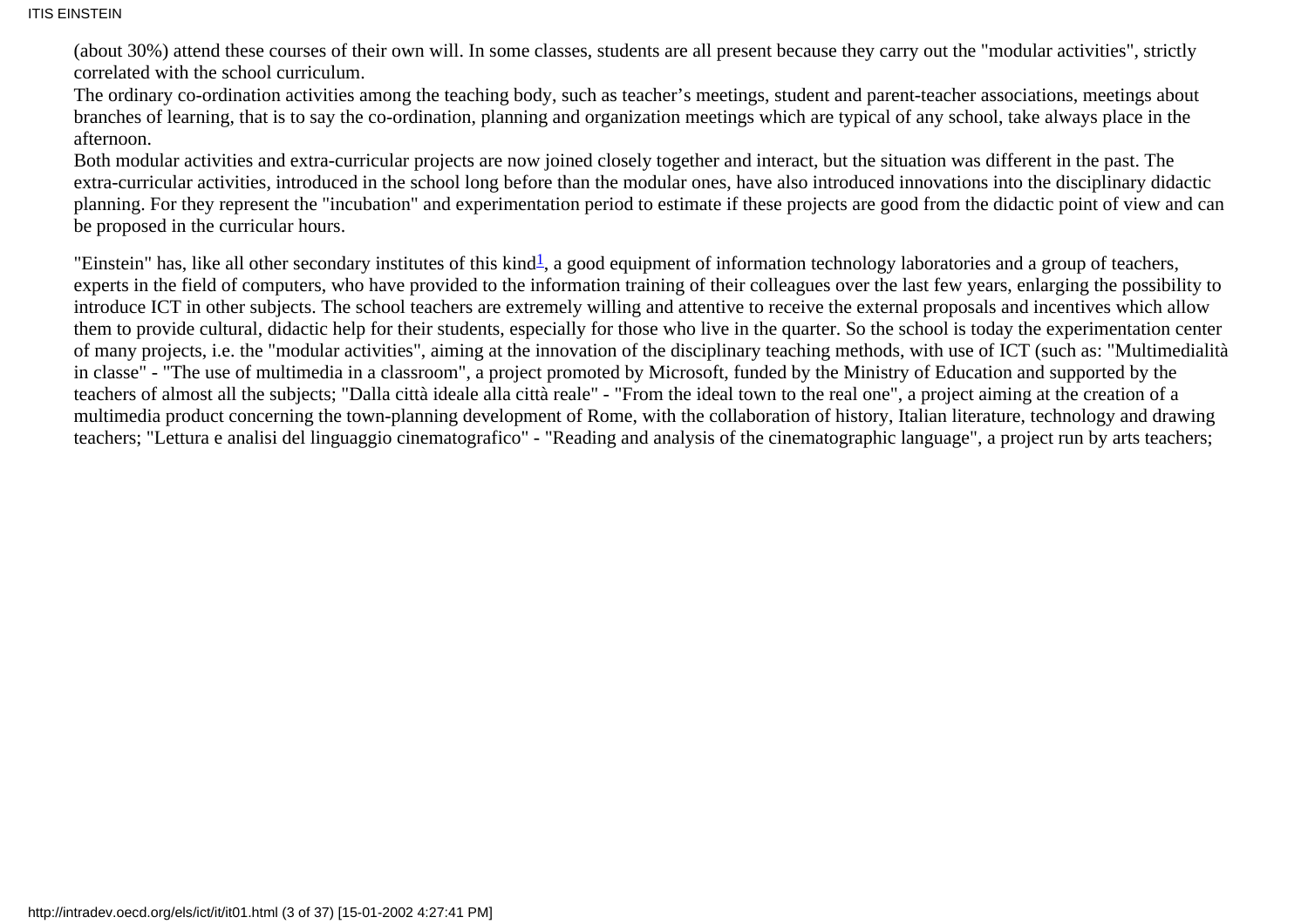"Il giardino del teatro" - "The garden of the



theatre", a project done in collaboration with the municipal administration to catalogue the plants of one of the most beautiful parks in Rome, i.e. Villa Pamphilj, and coordinated by science teachers; and many other different projects).

It is possible to supplement the "modular activities", which are part and parcel of the didactic program, with some proposals put forward to enrich the technological, scientific curriculum of the institute. These proposals regard:

- the acting activities, in Italian and English (the project called "Laboratorio teatrale" "Theatre laboratory" was done in our institute more than 15 years ago and ends every year with the production of a performance that draws big audiences from the quarter. This year they have introduced another project, called "On stage", a series of short comedies in English having a happy ending, i.e. one-act plays);
- sophisticated musical and film productions (project "Suono e immagine" "Sound and image" aiming at introducing young people to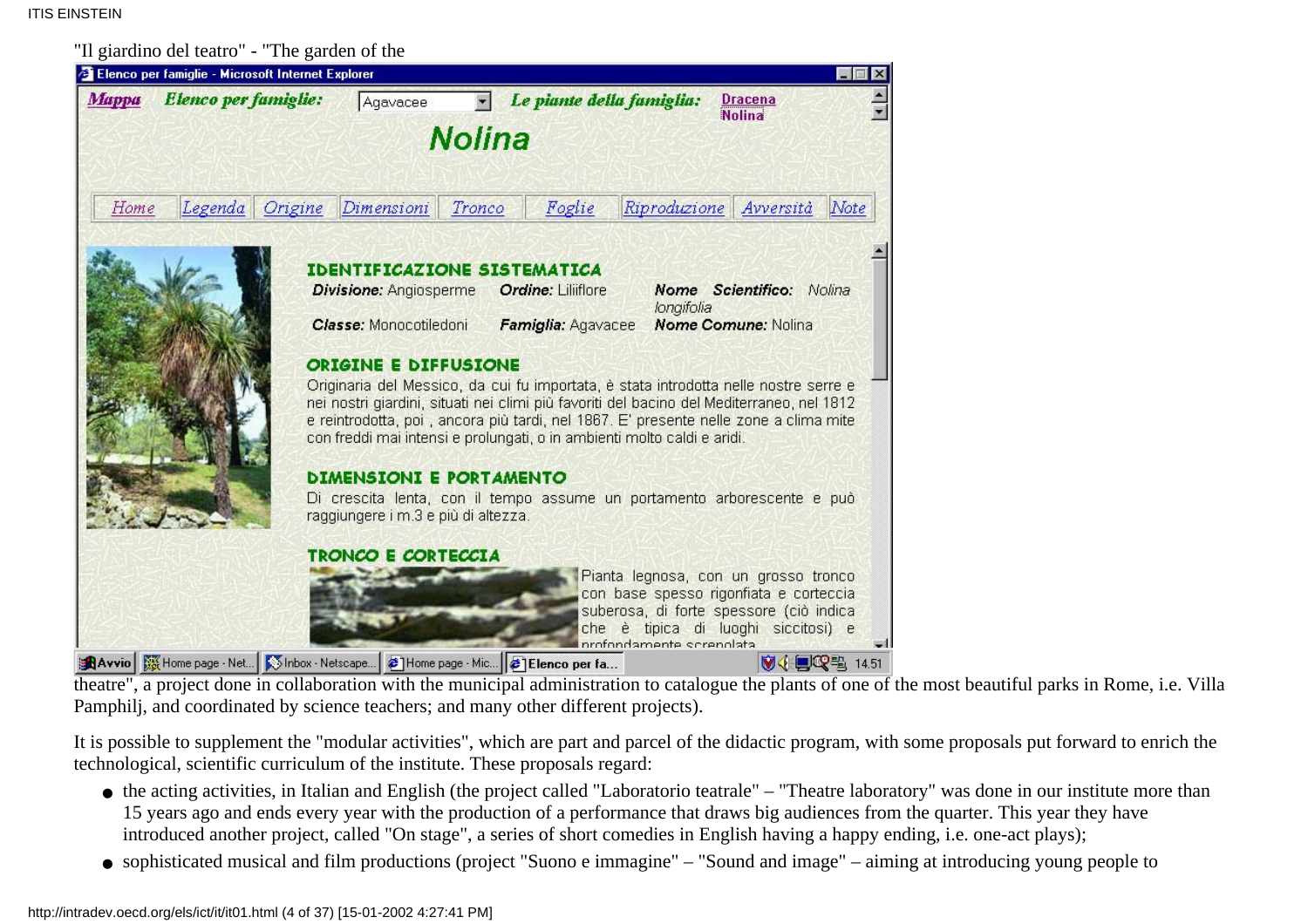multimedia languages);

projects in cooperation with other schools of Rome, such as Didanet which aims at carrying out some projects among different schools and ● tackles one or more subjects, each one dealt with according to the investigation levels related to the classes involved.

All these extra-curricular activities, which have transformed the institute in a point of reference for all young people living in the quarter, involve ICT innovatory applications, too.

This school is extremely vital, loved by its students and their families. That's why this institute unlike, on the average, the schools of the suburbs in Rome has never experienced acts of vandalism or thefts. Nevertheless there are a lot of conflicts among the teaching body, even about politics, and the spread of the innovation process is still the beginning: 30% of teachers hold a role of responsibility in all the projects under way, and another 30% of them contribute actively to their realization. The headmistress and her closer collaborators are deeply troubled by the thought that an equal offer may not be reached for all the grades in the school.

[index](#page-0-0)

### <span id="page-4-0"></span>**The history**

The school is located in one of the suburbs of Rome, built following the so called "slum clearance program" of the twenties and thirties<sup>2</sup>. In the 70s there were still social conflicts inside the quarters of the area, in particular at Primavalle. During the interviews, some of the teachers who had been teaching in this school for years remembered the strong political commitment of the first teachers of the institute, who wanted to offer, through the school, a cultural centre of aggregation for those who lived in the quarter. Since the beginning, the first initiatives of the institute, such as discussions after a film show, concerts and theatre performances, were addressed to all young people living in the quarter and were devoted to their cultural and social recovery, rather than to their school engagement.

<span id="page-4-1"></span>Information technology was introduced in the school fifteen years ago, through the experimentation of new electronics and telecommunications curricula in the three-year course and mathematics and physics curricula in the two-year course. It was proposed by the Ministry of Education. These kind of experimentation were strictly related to the school matters and information technology was confined to its applications to the teaching of scientific and technological subjects $\frac{3}{2}$  $\frac{3}{2}$  $\frac{3}{2}$ .

In 1990, when the new headmistress came into office, the first "Progetto recupero Einstein-scuola aperta" - "Recovery project, called Einstein-open school" started. This Project combined full immersion courses for those students who had been left behind with performances and shows, organized by the school, helping them to choose "didactic" activities. For example, qualified music courses are organized in collaboration with the most important school of music in Rome, Santa Cecilia Academy. They aimed at arousing enthusiasm for learning, enlarging the cultural horizons of the students and enriching the school offer in the classical and artistic field. All these activities follow a parallel path but they did not affect didactic programs and methodologies.

In the last few years, the several experiences under way and the increase in professionalism by the teachers correspond positively with the proposals which the Ministry of Education was addressing to the school world as from 1996.

The Einstein institute supports different governmental projects:

• didactic, methodological and organizational renewal of the institutes ("Progetto Qualità" – "Quality Project");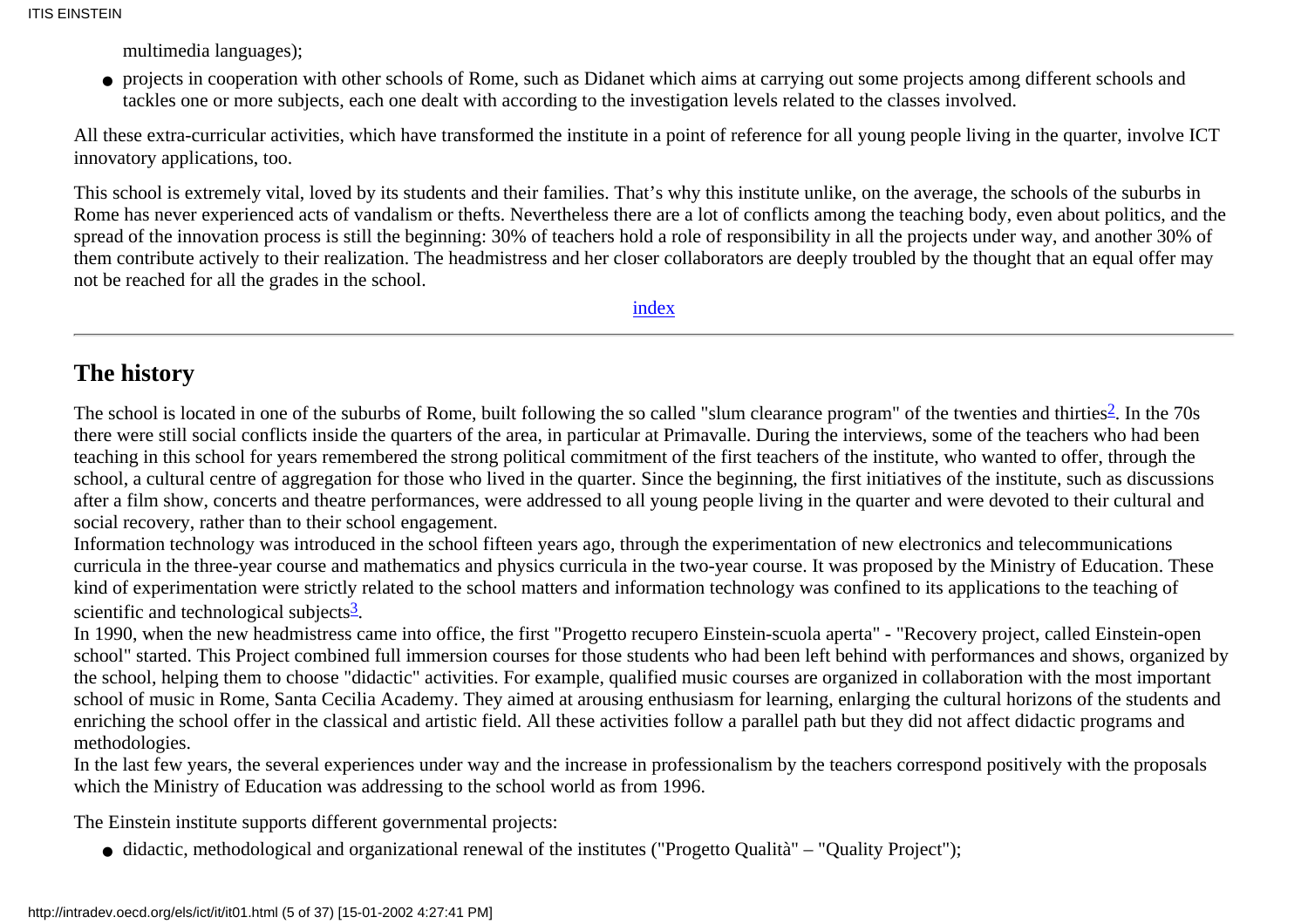ITIS EINSTEIN

- introduction of new technologies and their experimentation in the didactic method of all subjects;
- help and support to the students who have left school and to students who have been left behind;
- multiculturalism.

Since then, the extra-curricular offer and the didactic experimentation are found in a unitary project which characterizes the school innovation process under way.

Since 1995, some teachers of the technological matters, engaged in the project "Einstein open school", have been spreading the use of ICT as a support of the school curriculum. These teachers promote projects having a "service" function for the school, such as for example the "Progetto Archivio Einstein", an archive file about the works of all the school classes. Information technology courses are also organized for the teachers of all the disciplines.

These initiatives are supported both by funds from a Community project (Socrates) and by ad hoc funds of the Ministry of Education assigned to the ICT training of teachers and to the purchase of computers used only by teachers, through the "Programma di Sviluppo delle Tecnologie Didattiche (PSTD)" – "Development Program of the Teaching Technologies".

In this way there is a large group of teachers who are also ready to experiment ICT in their disciplinary field, and there are the curricular innovation projects, which allow the morning classes to do experimentations, to arouse enthusiasm for learning, to pay attention to the variety of the training offer which is peculiar to the "afternoon" activities.

The projects which are based in particular on new technologies are more and more increasing, also because they are able to develop and support multimedia. This means that enlargement offer and innovation proposal about disciplinary teaching are unified and related. The school "classical" and technological matters have in common the use of multimedia. In this way we pass from the "Progetto Musica" – "Music Project", with the courses of the Santa Cecilia Academy, to the project called "Suono e Immagine" – "Sound and Image", which involves technological disciplines and skills to realize multimedia works.

ICT training concerns also non-teaching staff, allowing the school technical staff to support innovation. Thanks to the students computerized register and to the immediate records of the teachers interventions, we establish close relations with the student parents so as to encourage the co-operation between school and families.

[index](#page-0-0)

### <span id="page-5-0"></span>**The present**

| School name                                | Industrial, Technical Institute for electronics and communications - A. Einstein |
|--------------------------------------------|----------------------------------------------------------------------------------|
| Municipality, province, region,<br>country | Rome - Lazio - Italy                                                             |
| Location                                   | In the suburbs of the big city                                                   |

### **"EINSTEIN" INFORMATION CARD**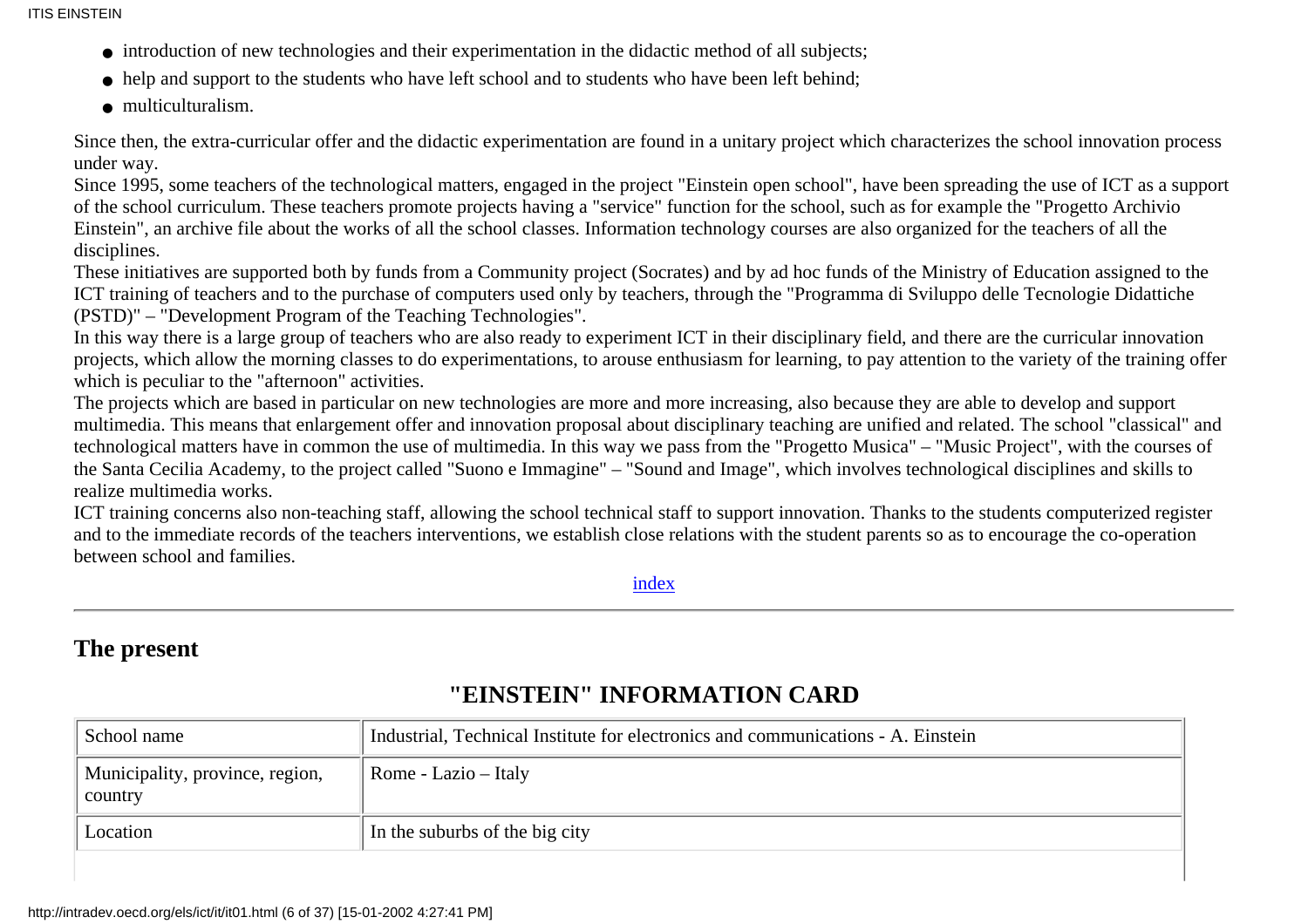| Kind of school                                                       | State secondary school specialized in industrial, technical studies for electronics and communications<br>and secondary school specialized in scientific, technological studies                                                                                                                                                                      |
|----------------------------------------------------------------------|------------------------------------------------------------------------------------------------------------------------------------------------------------------------------------------------------------------------------------------------------------------------------------------------------------------------------------------------------|
| Number of students                                                   | 800, 100 of which are girls. Foreign students: 14; handicapped students: 8                                                                                                                                                                                                                                                                           |
| <b>Budget</b>                                                        | 1,929,900,860 Italian lire                                                                                                                                                                                                                                                                                                                           |
| Budget allocated to ICT                                              |                                                                                                                                                                                                                                                                                                                                                      |
| Funds                                                                | Ministry of Education, students' parents; the school has also benefited from European Community<br>funds.                                                                                                                                                                                                                                            |
| School staff                                                         | 120 teachers and laboratory technicians. About 60 people including administration staff, technical<br>assistants, surveillance personnel.                                                                                                                                                                                                            |
| Average number of teaching hours                                     | 18                                                                                                                                                                                                                                                                                                                                                   |
| School schedule                                                      | From the first half of September to the second half of June for all classes except for the fifth forms<br>taking their final examinations from mid-June to mid-July. On average, 36 lesson hours per week out of<br>six days.                                                                                                                        |
| Assessment methods                                                   | The teaching/learning process is divided into two periods of four months, with two-monthly tests to<br>inform families of their children progress.                                                                                                                                                                                                   |
|                                                                      | On average, students must do three written tests and three oral examinations in each period of four<br>months. Written tests are mainly traditional (composition, problems); sometimes they involve questions<br>and tests made up of many elements.                                                                                                 |
|                                                                      | Some disciplines work on common tests (Italian and mathematics); moreover, the fifth forms are trained<br>for their final examinations. In particular, simulations of the third test (a test made up of many questions<br>defined by the board of examiners) and practice on the written tests assigned at a national level in the<br>previous year. |
| Students' academic performance<br>in mathematics and Italian         | In mathematics, the percentage of failures and formative debts (final marks below 6/10) reaches 50% in<br>second forms and 30% in fourth forms.                                                                                                                                                                                                      |
|                                                                      | In Italian, the percentage of failures and formative debts reaches 10% in second forms and 5% in fourth<br>forms.                                                                                                                                                                                                                                    |
| Total number of multimedia<br>computers connected to the<br>Internet | About 80                                                                                                                                                                                                                                                                                                                                             |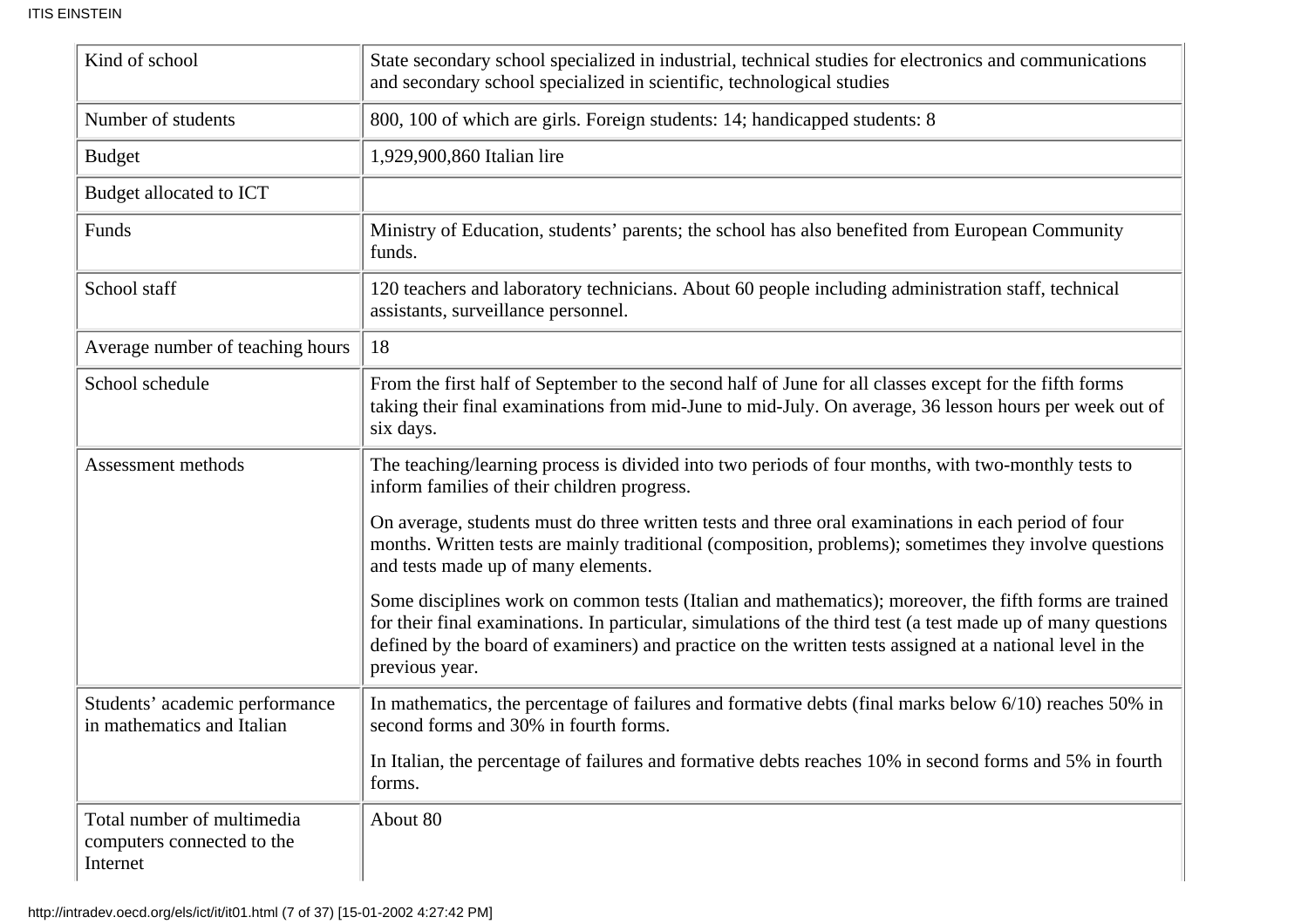| Total number of other computers | About 30                                                                                                                                                                         |
|---------------------------------|----------------------------------------------------------------------------------------------------------------------------------------------------------------------------------|
| Computer location               | Laboratories are all equipped with multimedia computers connected to the Internet (10-12 in each<br>aboratory) except for "Systems 1 and Electronics" laboratory (out of 386sx). |
|                                 | Other computers are arranged in library, secretariat and other offices as well as in the two information<br>technology rooms available for teachers only (Pentium MMX)           |

The institute Einstein is a state secondary school. It has two courses:

- Technical, industrial course specialized in electronics and telecommunications (ITIS)
- Secondary school specialized in technological, scientific studies (LST).

ITIS has also an evening course attended by working students and young people or adults who have prematurely given up school for different reasons (i.e. school failure, lack of interest, family reasons). Coming back to school can be a useful tool for getting into the work market or improving their working conditions.

This school has a permanent teaching body and the headmistress has realized a well-constructed delegation system. Each special project (modular paths or enlargement of the training offer) has a co-ordination teacher having operational responsibilities who is helped by a commission involving in ordinary didactics. Through this system we try to guarantee the process of osmosis between experimenter teachers and teachers who follow a more traditional teaching and to spread the innovation process.

<span id="page-7-0"></span>This development is followed with care so as to guarantee the same rights for all the different courses. The learning objectives, in terms of skills and abilities, are defined in the Training Offer Plan (POF) $\frac{4}{5}$ , thus making them independent of the special disciplinary content.

In this way the same criteria are applied to students in all classes. A group of teachers who joined in the "Progetto qualità" - "Quality project" of the Ministry of Education have been regularly monitoring teaching for some years. The monitoring results are regularly revised and presented in the shape of graph during the teacher meetings.

The experimentations which are taking place are often the fruits of collaboration between school and external world. This is the case, for example, of the "Progetto Microsoft" - "Microsoft Project": thanks to an agreement with the Ministry of Education, Microsoft has guaranteed a technological support and furnished the school laboratories with computers. In exchange for this it has asked teachers to experiment computers in order to define their possible didactic applications. 16 out of 46 school classes take part in this project. This project has developed the following:

- the school Intranet,
- connection to the Internet for all the classes.
- MUD use during the teaching of foreign languages,
- computerized short supplementary thesis to be disputed during the state examination,
- use of new software in the teaching of mathematics,
- hypertexts made with the collaboration of teachers involved in different disciplines (classical and scientific areas).

"Creative learning", which is a project of the European Community, and the project "Il giardino del teatro" – "The garden of the theatre" have been carried out thanks to external incentives.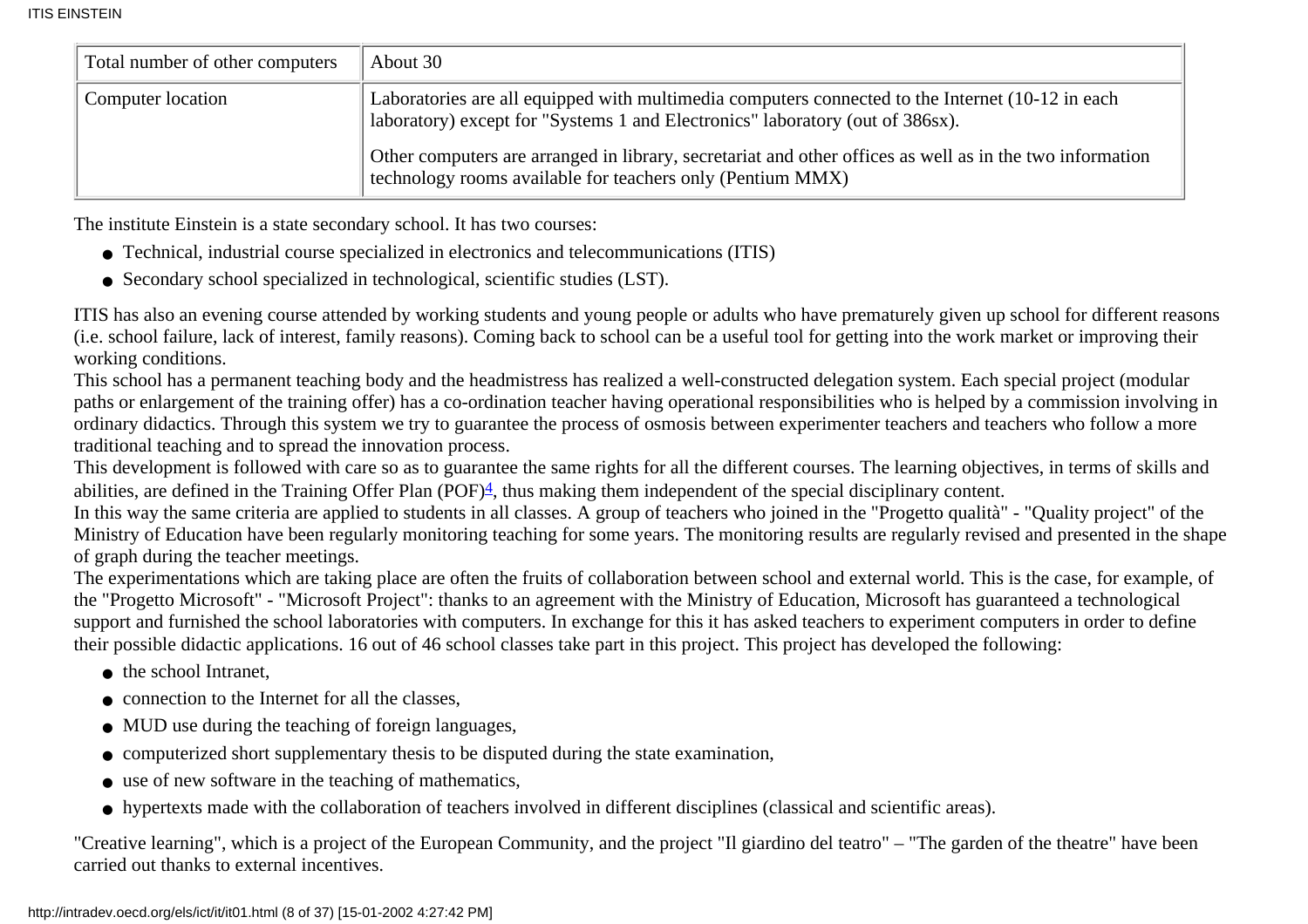ITIS EINSTEIN

Other projects have been carried out thanks to the incentive of the Einstein teachers. This is the case of "Suono e immagine" – "Sound and image", which has drawn the Italian television's attention, or the Didanet project. All teachers who want to try, work, experiment are supported and encouraged by the headmastership.

The variety and enlargement of the school offer are also a tool for reaching all the students, arousing their enthusiasm, ensuring that everyone has the possibility of being successful in their studies.

This needs a lot of working engagements, more than in more "traditional" schools. The passage from what was initially "extra-school" into the standard teaching planning, that is an exclusively voluntary space, provokes many oppositions, even of a trade-union nature.

Even if everybody recognizes the ICT incentive function, there are many uncertainties about their educational importance even by the same teachers who undertake to introduce them. In fact, a few teachers take notice of the active participation of students in all the innovative didactic proposals, but this doesn't mean that they have a greater capacity for studying autonomously.

Finally, the didactic introduction of ICT is not always correlated with the innovation process described: the teachers of some technical disciplines requiring information applications, according to the school curriculum, are among the most skeptical ones about their widespread use in many experimentation.

If the teaching staff are involved in debates and self-critical reflections, but also in a new desire to experiment other ways, the perception of students and relations is different. The attendance data of last-year students show the stability of the number of students, in spite of the national population decrease and the fall in the persons enrolled at all the schools having the same typology. The interviews to students and parents show the high popularity rating of the school and its initiatives. All the classes are involved in the curricular innovation paths and the voluntary attendance at the courses of enlargement of the training offer corresponds to 30% of the student population.

In analyzing the effectiveness of the innovation process some data are evident:

- campaign against illiteracy: the ratio between the number of students who have given up their studies and the total number of students has decreased (from 36% to 25%). Nevertheless this ratio has increased for the evening courses, but the students of these courses can not, because of class schedule, benefit from other school offers and a special innovation project has been recently launched.;
- school success: the percentage of students who fail their examinations has decreased (from 30% to 18% in the morning courses and from 24% to 17% in the evening courses);
- the enrolments on the evening classes have risen.

Ex-students go on attending the school, which is also a means of helping them to find a job: every year many companies for information ask for the list of diploma's holders. A co-operative of ex-students is often engaged in remedial courses and machine maintenance courses. The school plans to publicize the curricula of the students so as to encourage their introduction in the work market.

#### [index](#page-0-0)

### <span id="page-8-0"></span>**Hypotheses and conjectures**

1. It is clear that technologies have acted as catalyst in the innovation process involving ITIS Einstein. Some innovation processes were already present in this school, but they proceeded on different paths which were not always convergent. In the past, there was a sort of conflict between the teaching body who were concerned with the technological subjects and, by force of circumstances, were interested in ICT use and a part of the teaching body who were concerned with the scientific, classical disciplines and so were more interested in a cultural growth of the school offer. The spread of the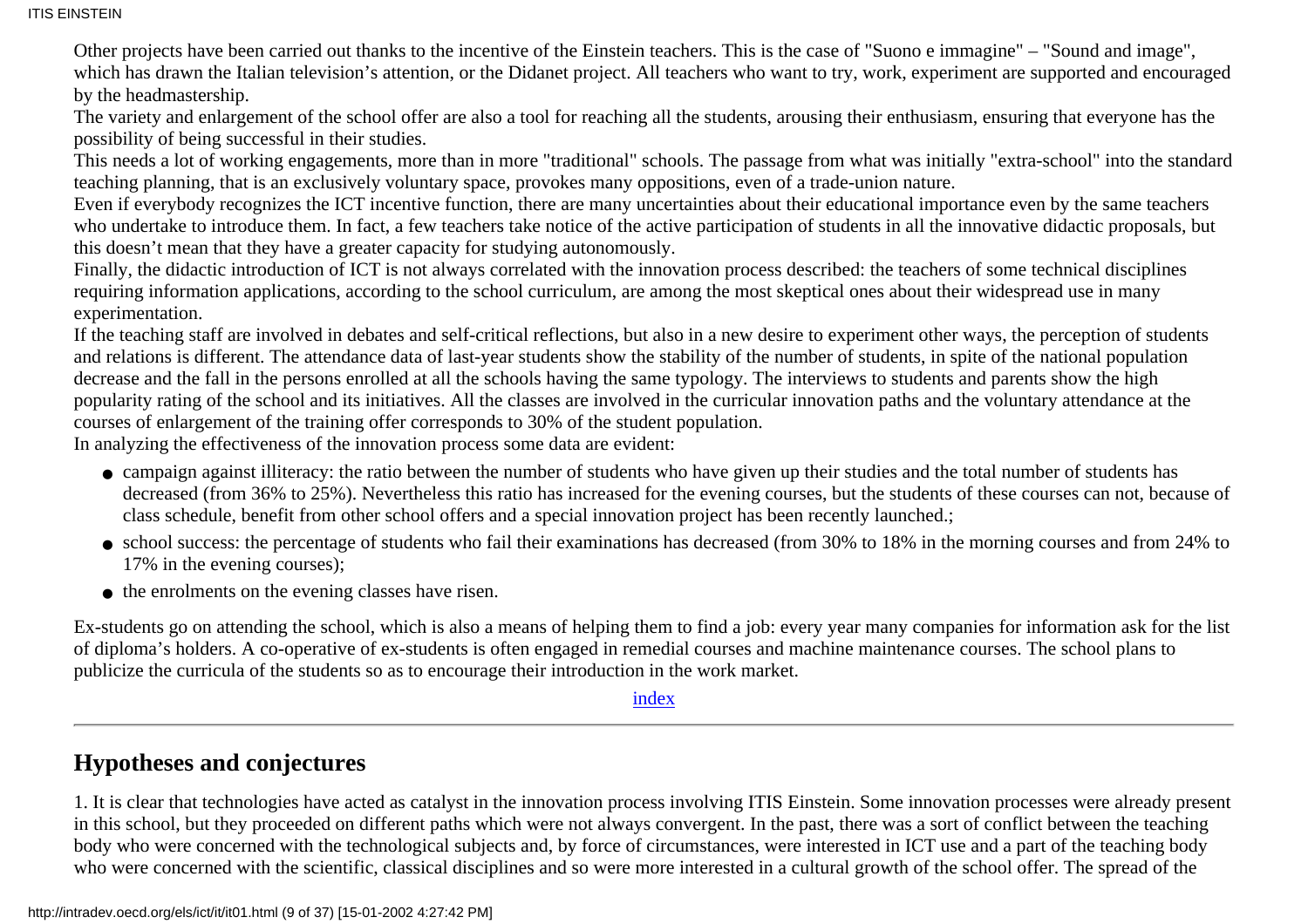#### ITIS EINSTEIN

computer and multimedia technologies which was carried out on two levels at least (i.e. school and didactic organization) has contributed to the creation of one and only strong initiative shared by a lot of the teaching body. Some elements point out rather clearly this change, such as the widespread use of technologies, the constant, growing need for cultural development, and the growing demand for the availability of technologies.

2. It stands to reason that the ICT use spread has followed a way that had been opened by a group of pioneers. They have met the growing demand and need coming from a higher number of colleagues interested in being familiar with ICT use in teaching. The process has benefited by some national, local governmental incentives and by incentives coming from private citizens and enterprises. The contribution given by the headmistress and by the assistant staff has been particularly important because they have got the positive energies existing in the school to let them flow in a unified project. But the spread of this innovation is still in an "early majority" stage according to the Rogers model; about 30% of the teachers is responsible for innovative projects and another 30% does the same moderately. The balance in the educational offer and the innovation spread to the different classes represent one of the main objectives of the headmistress engagement.

3. Since 1985 the school had widely introduced ICT in the teaching of technological and scientific disciplines. It was equipped with laboratories for information technology, that is to say it had a rich technological infrastructure. But the innovation which is now becoming established, thus characterizing the engagement of both teachers and students in the field of experimentation, is certainly connected with the large number of teachers who use ICT, not only with the so-called "technologists", and with the quality of the applications suggested: especially multimedia and www (development of multimedia and hypertexts, chat rooms in language courses, etc.).

These hypotheses are corroborated by the qualitative data of the interviews and by the analysis of the results of the questionnaires on the school.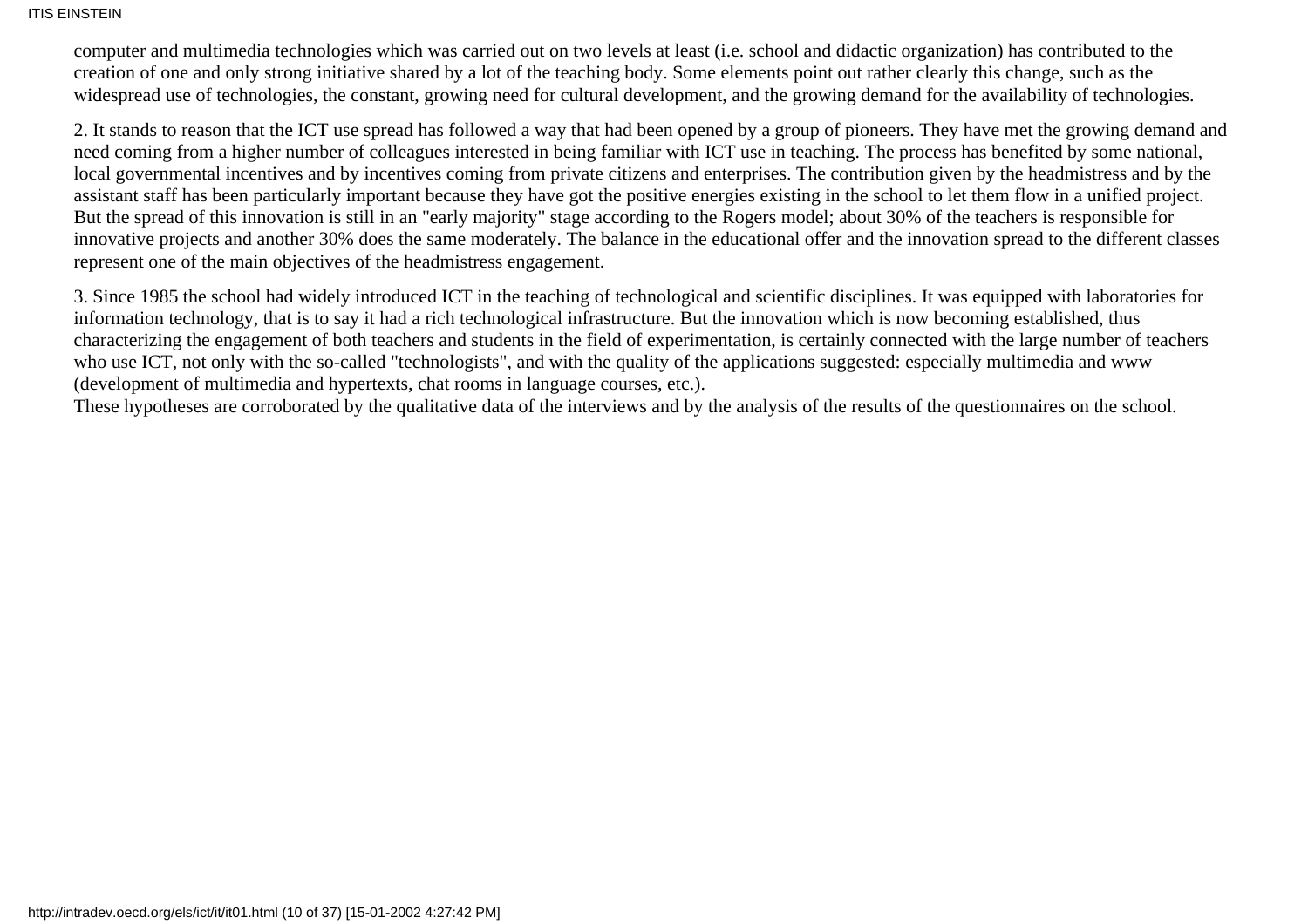

The graph shows the link between the familiarity of teachers with computer and their use by students in classes. The data are obtained by a processing described in the Appendix B.

A "diagonal trend" can be seen in the graph. It shows quite clearly how the increase in the familiarity of teachers with computer is linked to their use by students in classes.

It is also interesting to compare this graph with the one showing the correlation between the use of computers made by students and the technological ability of teachers.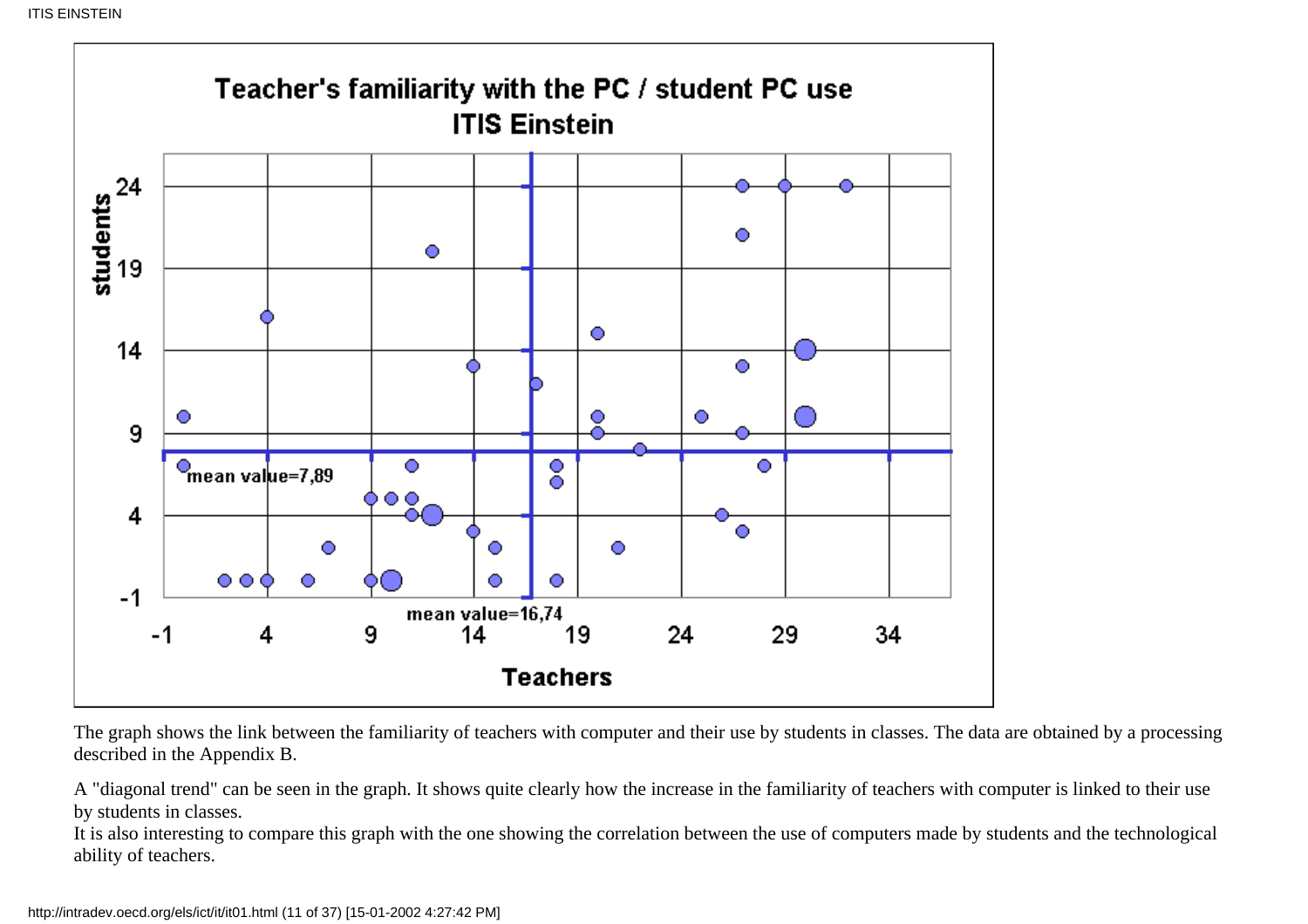In this case the trend is more complex because of the presence of a high number of teachers having no technical ability, but who still use and let their students use the computer. The teachers of the classical matters involved in experimental projects are likely to answer to the second quadrant of the graph.

4. The innovation process carried out in the school aims at turning the school into a training, production and cultural spread center. This objective arises from the social sensitivity of the school staff engaged in bridging the structural, cultural gaps of the place of origin of the students, that is to say the suburbs of Rome. ICT have been deliberately used in this school so as to support the students coming from families whose economic, cultural conditions are straitened. Their first introduction apart from technical disciplines has been connected with remedial activities and even today they are widely used for the disabled rehabilitation activities.



5. The school materials used by students are often gathered by selection unless they are given by teachers. Through ICT some interaction tools are used in this school, such as for example those used for learning foreign languages which stimulate students and let them reach higher learning standards.

So if the use of both ICT and ICT generated materials is made under the direction of teachers, the quality of the subject-matters doesn't seem to worsen.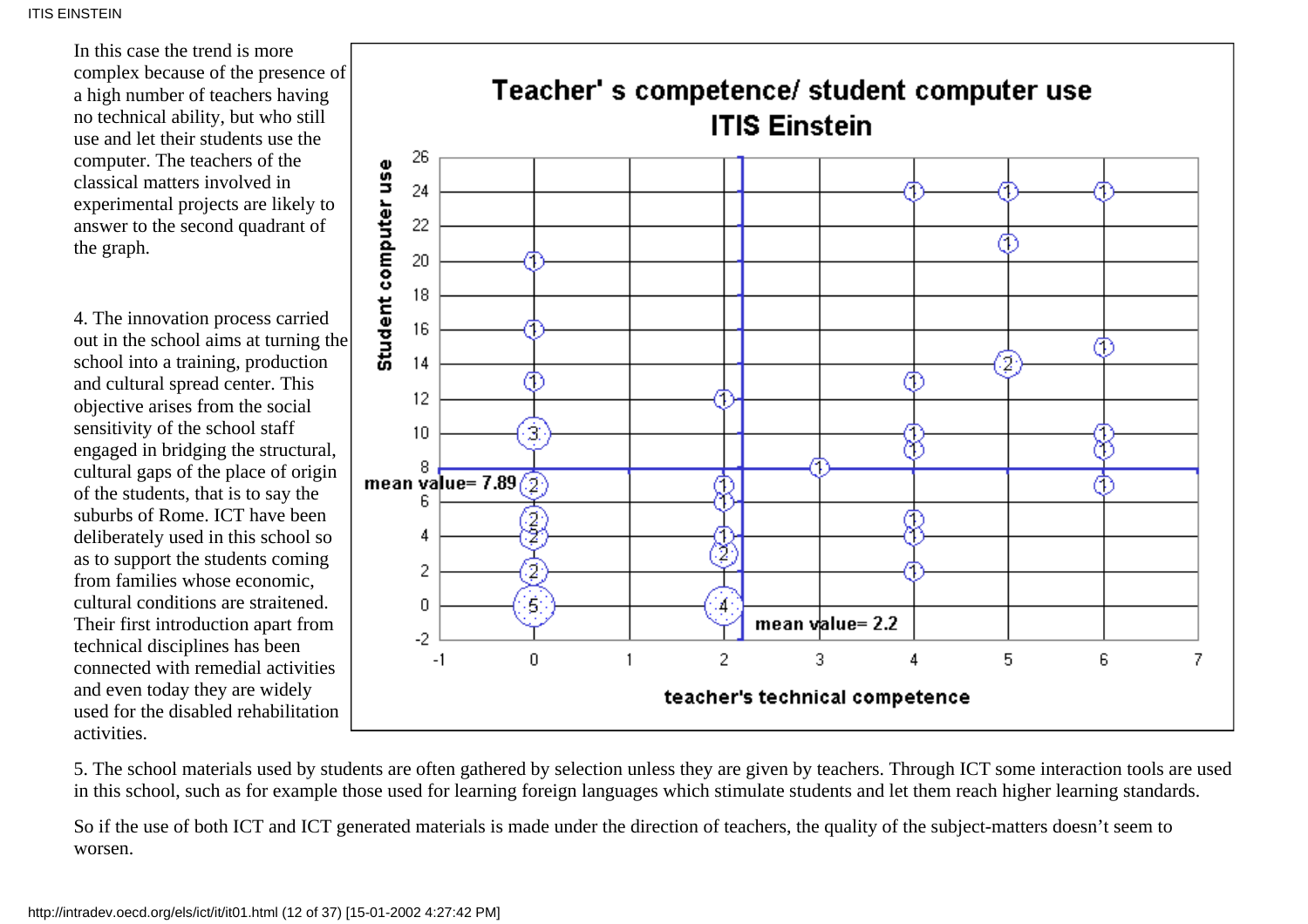[index](#page-0-0)

### <span id="page-12-0"></span>**Projections to the future**

Even if there is a group of firm opponents, most of the staff involved in the innovation process are firmly convinced of the importance of the innovation under way and support it, even if the commitment of the individual persons is very differentiated. On the other hand this innovation falls in with the governmental policies and meets with the families' approval.

The cultural apprehension and worried reflection of some teachers must be pointed out inside this positive picture: the differentiated offer given by school doesn't succeed in contrasting with the attitude of superficial, passive receptiveness many students benefit from. The variety of projects and the greater and greater importance given to the laboratory make the work carried on at school more effective, while the study and the individual reflection that students are willing to do by themselves at home seem to be less important.

This dissatisfaction of the teachers who are more conscious and engaged keeps up with the request for a higher external aid for the disciplinary innovation, especially by using ICT.

As we have already shown above the innovation process is spreading inside the school and it is up to the headmistress to guarantee that it spreads more and more.

When new teachers arrive at school, they are requested to participate in the planning meetings.

The tutorial guidance model offered by expert teachers, which is used at school to spread ICT, is now exported to the Didanet Project. Einstein teachers act as educators for their colleagues coming from other schools (generally compulsory schools) in the field of ICT. This project has been chosen within the framework of a competition announced by the Ministry of Education and has received funds.

#### [index](#page-0-0)

### **Appendix A**

### **ITIS A. Einstein – Rome- Italy**

<span id="page-12-1"></span>A school was selected which took part in the majority of projects promoted by the Ministry of Education about multimedia and ICT experimentation in the teaching of all disciplines.

The group's co-ordinator phoned the headmistress, introduced her to the project and set the first appointment.

The headmistress required the person responsible for ICT and two teachers among her collaborators to attend the meeting too, in order to make a work plan together; besides the group's co-ordinator, two members of the OCSE-CERI research group and a CEDE researcher were also present because, at first, they thought to carry out together the IEA-SITES research as well. Actually this was not possible and thus they went on with the two projects separately.

The meetings schedule was organized by one of the teachers of the headmistress' collaborators staff. She also organized the distribution and collection of both questionnaires to the teachers and didactic materials and filled in the site questionnaire, except for that part concerning ICT, completed by the person responsible for the new technologies. Because of the large number of teachers involved, it was not easy to select a group of teachers that the headmistress and her collaborators considered, at first, as being too limited to be interviewed. The headmistress tried to introduce us to as many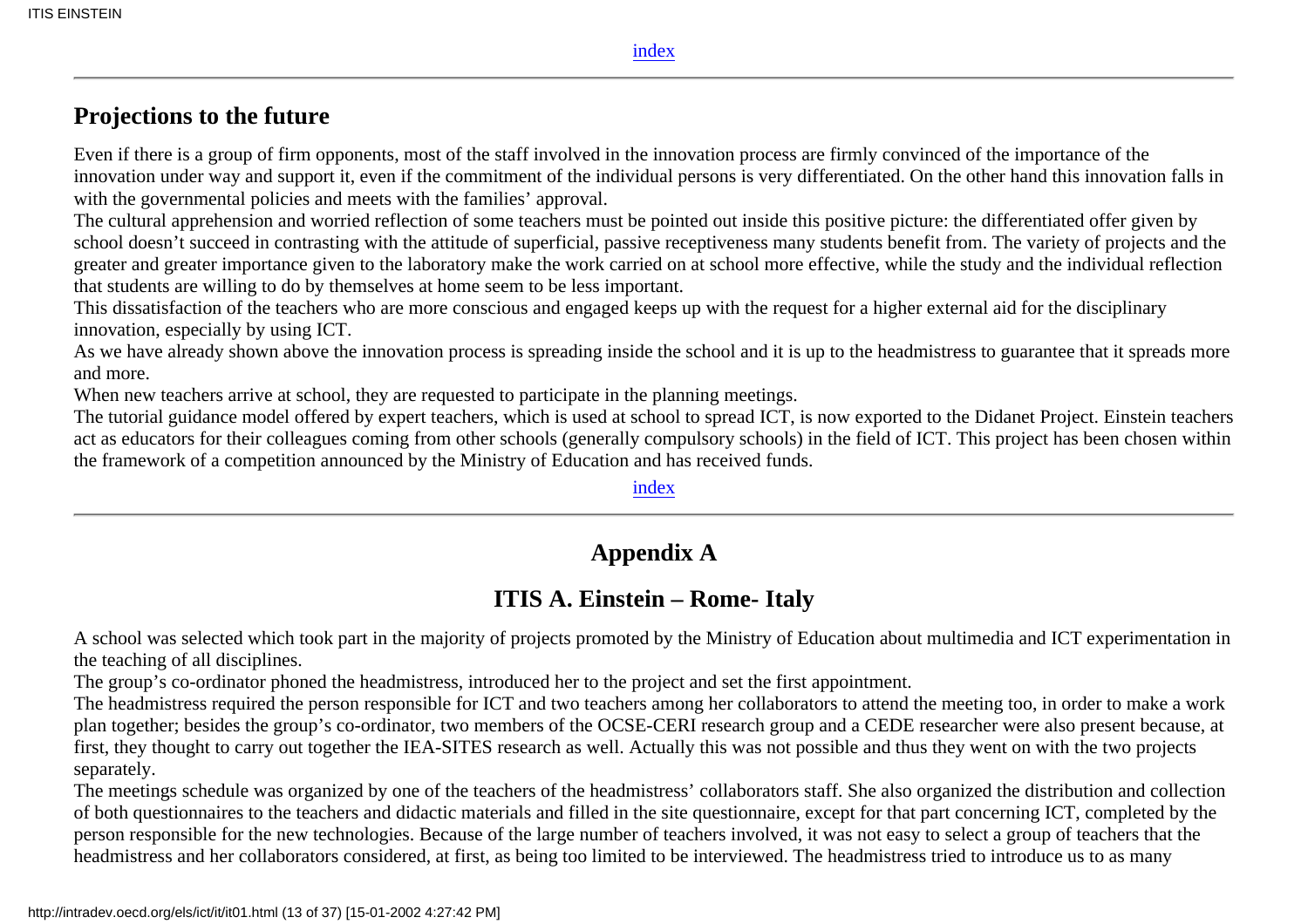projects as possible and the two researchers were invited to take part in all the public presentations (performances, final meetings with various schools, meeting with Ministry of Education and Microsoft).

Almost all the teachers were particularly stimulated since the first questions and therefore they talked freely.

All the interviews were recorded and written out; then they were put on the web and discussed by the whole research group. During the school-period in which the pilot study was carried out (from the second half of May to the beginning of June), the classes visited and the practical work served in laboratories were extremely reduced because in this period, this kind of school is already entering the final straight: training for the final exams, completion of the projects started.

#### Meeting schedule

#### **Interviews**

- Interview to the headmistress  $(18<sup>th</sup> \text{ May}; 24<sup>th</sup> \text{ May}; 12<sup>th</sup> \text{ June})$  over 2 hours
- Interview to the responsible for ICT  $(19<sup>th</sup> \text{ May})$  1h
- **Interviews to teachers**
	- $\circ$  BP technology, drawing and designing (18<sup>th</sup> May) 1h
	- $\circ$  MP technical drawing (18<sup>th</sup> May) 1h 30'
	- $\circ$  PE English (18<sup>th</sup> May) 45'
	- $\circ$  FC Physics (18<sup>th</sup> May) 1h
	- $\circ$  GF humanities (26<sup>th</sup> May) 45'
	- $\circ$  LM electronics (3rd June) 45'
	- $\circ$  GC humanities (24<sup>th</sup> May) 45'
- Interview to students (30' each)
	- $\circ$  FG (IVF ITIS; 19th May) (Students in the 4<sup>th</sup> year of Industrial, Technical Secondary School)
	- $\circ$  AS (IVBs LST; 26<sup>th</sup> May) (Students in the 4<sup>th</sup> year of secondary school specialized in scientific, technical studies)
	- $\circ$  SP (IIBs LST; 19th May) (Students in the 2<sup>nd</sup> year of secondary school specialized in scientific, technical studies)
	- $\circ$  FB (IID ITIS; 24<sup>th</sup> May) (Students in the 2<sup>nd</sup> year of Industrial, Technical Secondary School)
	- $\circ$  MT (IID ITIS; 24<sup>th</sup> May) (Students in the 2<sup>nd</sup> year of Industrial, Technical Secondary School)
- Interview to parents (30' each)
	- $\circ$  SP (1<sup>st</sup> June)
	- $\circ$  P (24<sup>th</sup> May)
	- $\circ$  S (24<sup>th</sup> May)
	- $\circ$  IC (1<sup>st</sup> June)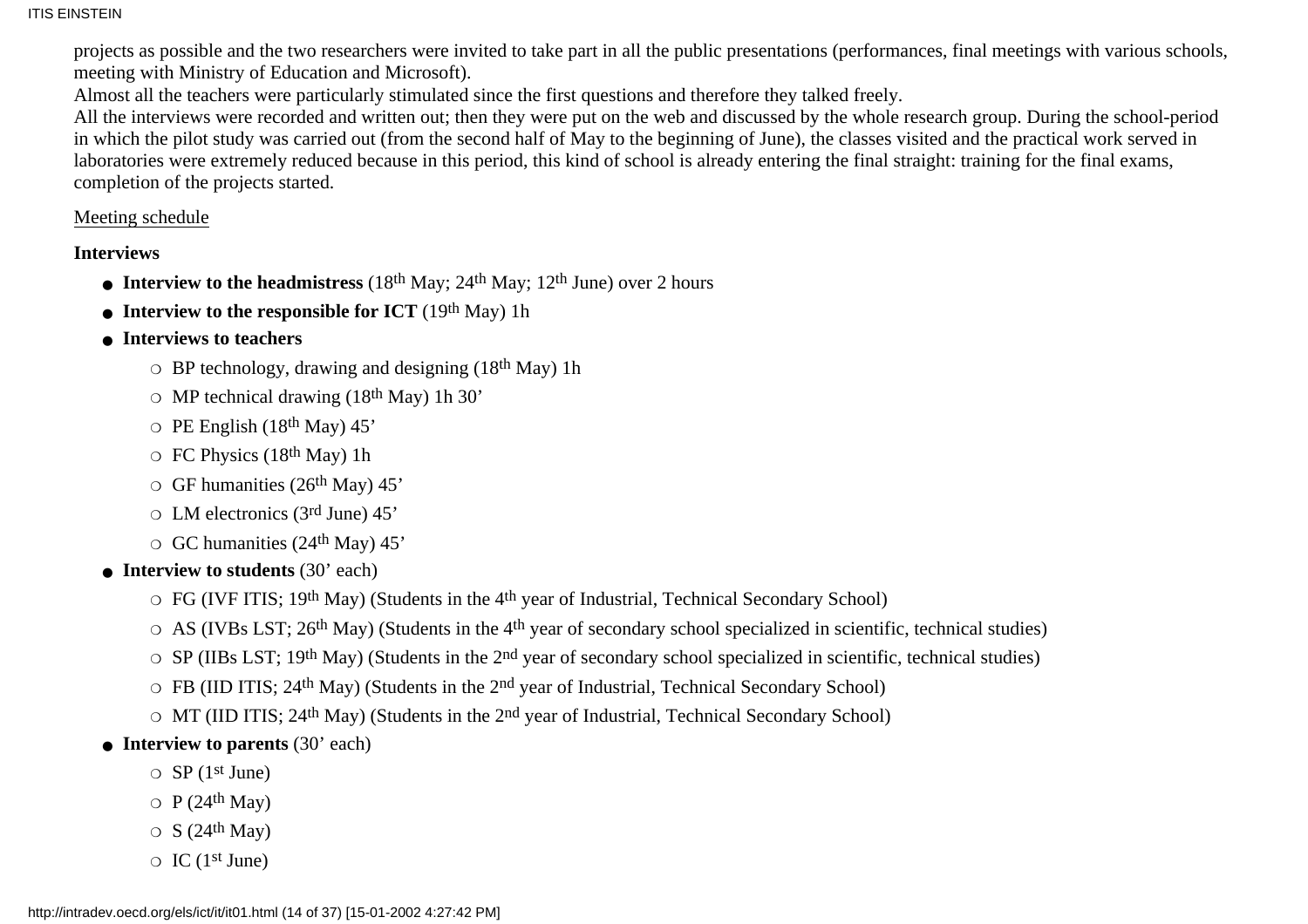#### **Visits to classes in lab** ●

- $\circ$  Technical drawing laboratory (2<sup>nd</sup> year class; 18<sup>th</sup> May) 2h
- $\circ$  Technical drawing laboratory (3<sup>rd</sup> year class; 18<sup>th</sup> May) 1h
- $\circ$  Physics-chemistry laboratory (2<sup>nd</sup> year class; 19<sup>th</sup> May) 1h
- $\circ$  Technology, drawing and designing laboratory (4<sup>th</sup> year class; 26<sup>th</sup> May) 1h

#### **General visits** ●

- $\circ$  First meeting with the school (24<sup>th</sup> May)
- $\circ$  Presentation of the project of classification of "Villa Pamphili" flora (19th May)
- $\circ$  Presentation of DIDANET project (24<sup>th</sup> May)
- $\circ$  "Sound and image" show (1<sup>st</sup> June)
- <span id="page-14-0"></span> $\circ$  Presentation of Microsoft project (12<sup>th</sup> June)

### **[index](#page-0-0)**

## APPENDIX B

ITIS A. Einstein – Rome- Italy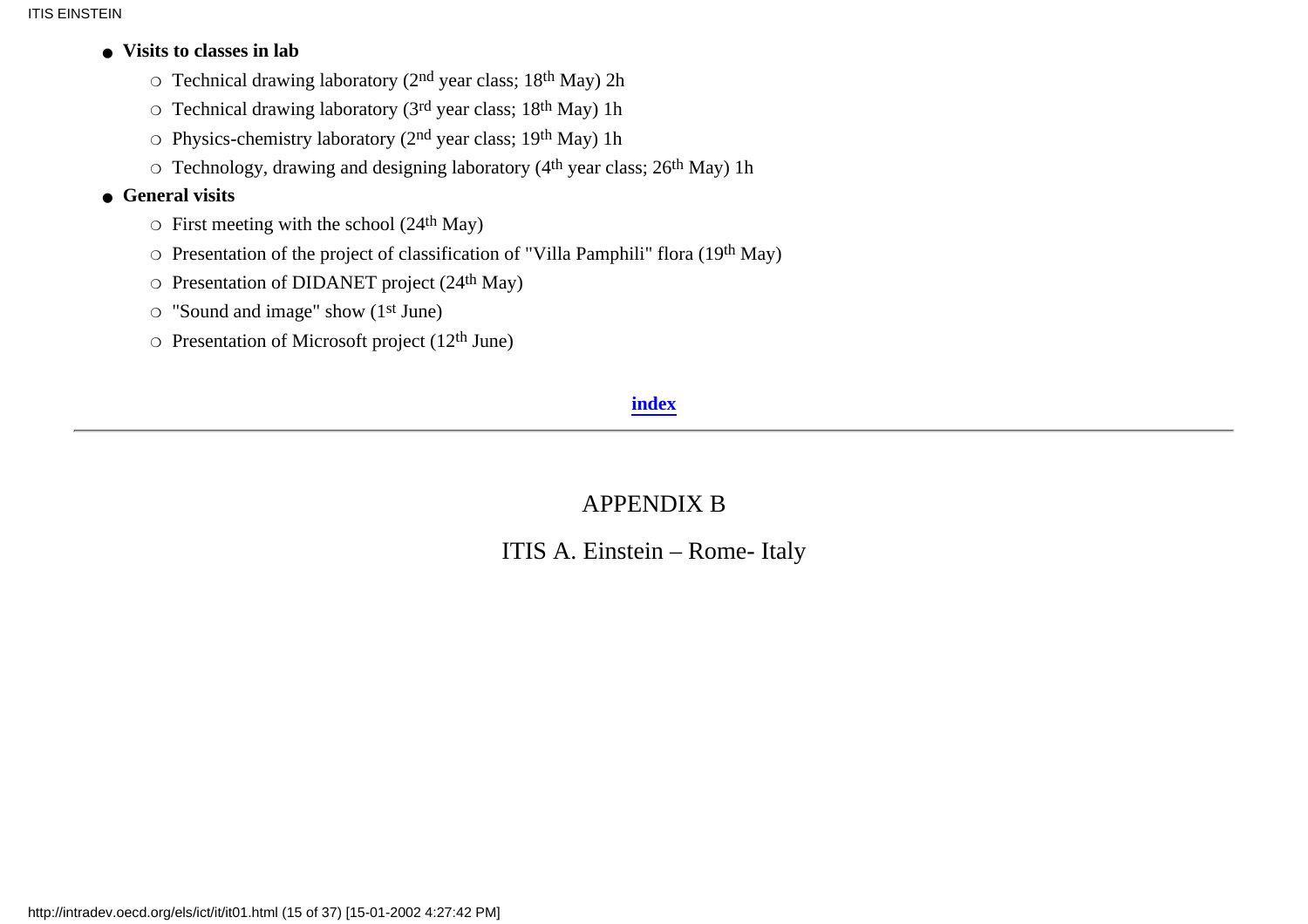

**Figure 1**: Per cent distribution of the answers to 1–8 questions concerning the teachers' familiarity with the computer use in different contexts. The situations were no response was given as regards to a specific application were not taken into account. Question 8 about the use of "power point" presentation programs was not included in the pilot study questionnaire.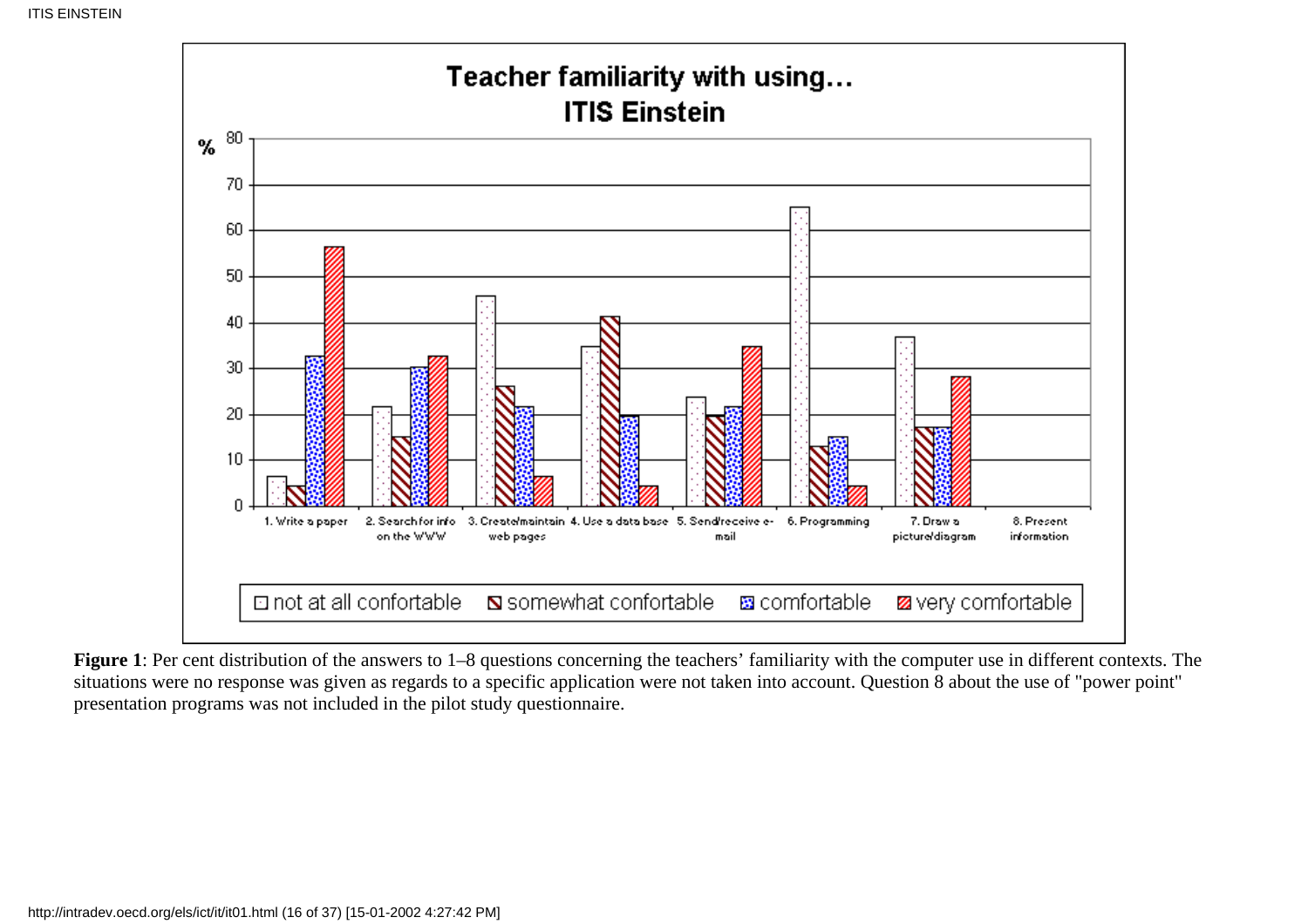

**Figure 2**.: Per cent distribution of the answers to questions 9-19 concerning computer use by students in the class. The situations where no response was given as regards to a specific application were not taken into account. Question 17 (use a presentation program) and 19 (other computer use, specify) were not included in the pilot study questionnaire.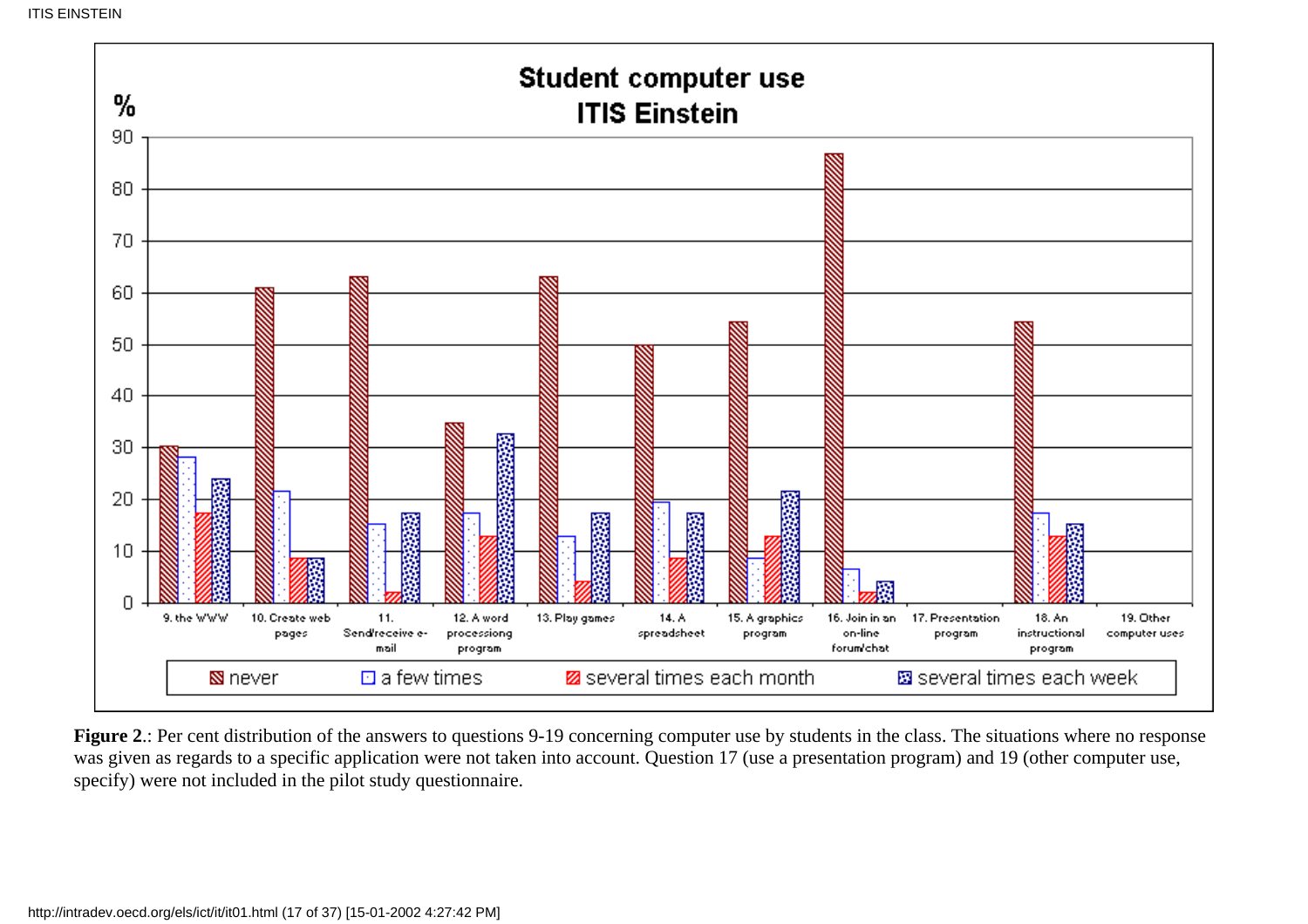

**Figure 3**: Relation between the familiarity of teachers with the computer (questions 1-8) and their use by students in classes (questions 9-19). The answers 1-8 were assigned a score form 0 to 3 for the possible values of answer (no familiarity, a little, enough, much). Furthermore, these scores have been weighted according to the statistic relevance pointed out by the answers to these questions (as shown in the histogram of fig. 1). The most frequent answers were assigned a double score. The bubble size indicates the datum frequency. Questions 8 and 17 concerning the use of presentation programs both by teachers and students were not included in the pilot study questionnaire. Almost all the points in the graph fall within an ideal sheaf of inclined parallels suggesting a diagonal pattern, a sort of proportionality: the more the teachers feel at their ease and use the computer, the more they suggest its use to their students in the class. This pattern also accounts for the incentive to ICT didactic applications by the leading staff and for their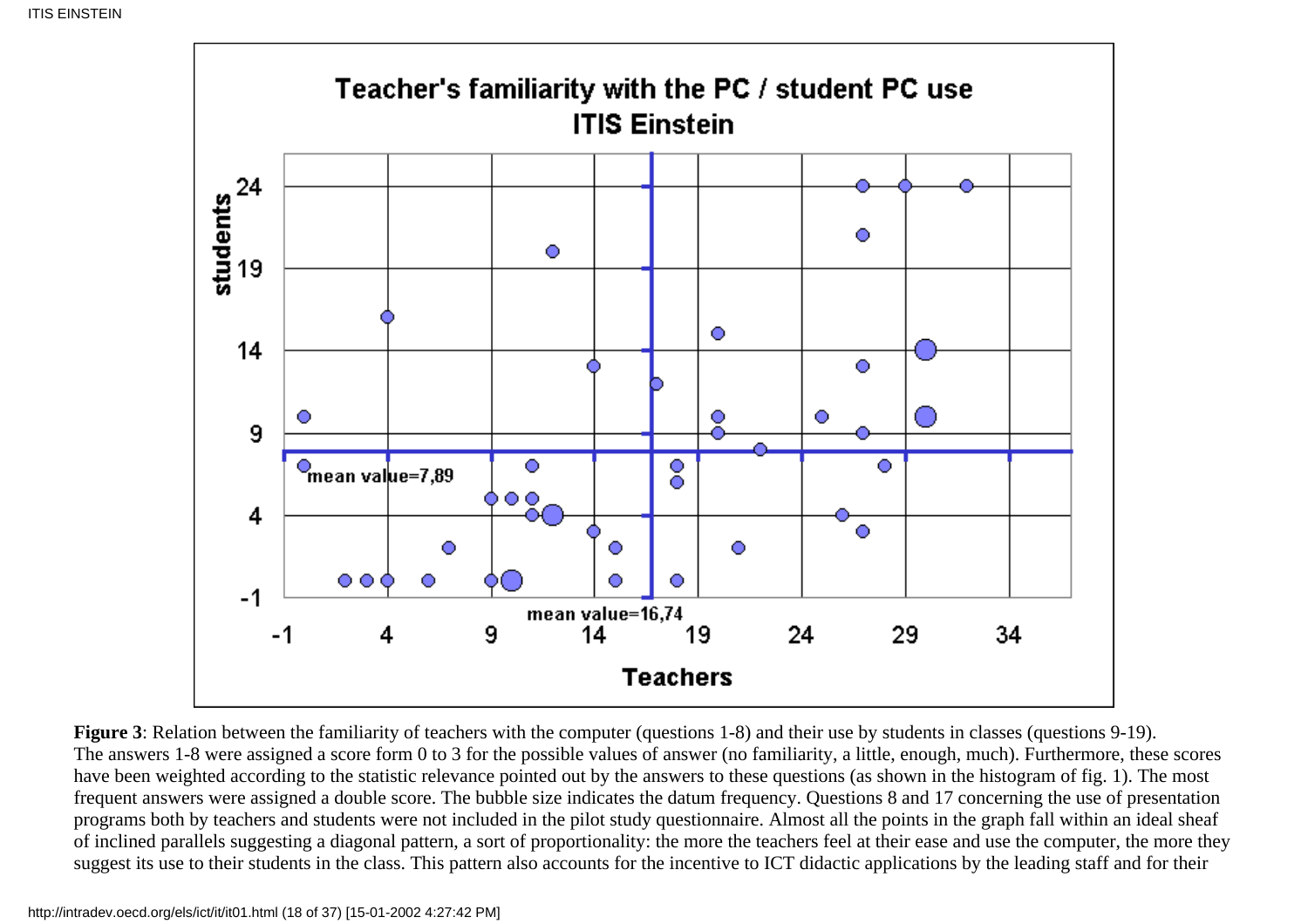introduction in the didactic methodology.



**Figure 4**: Per cent distribution of the answers to question 20 concerning the teachers' self-evaluation about their computer use skill (How would you rate your ability to use a computer? Choices are: good, fair, poor).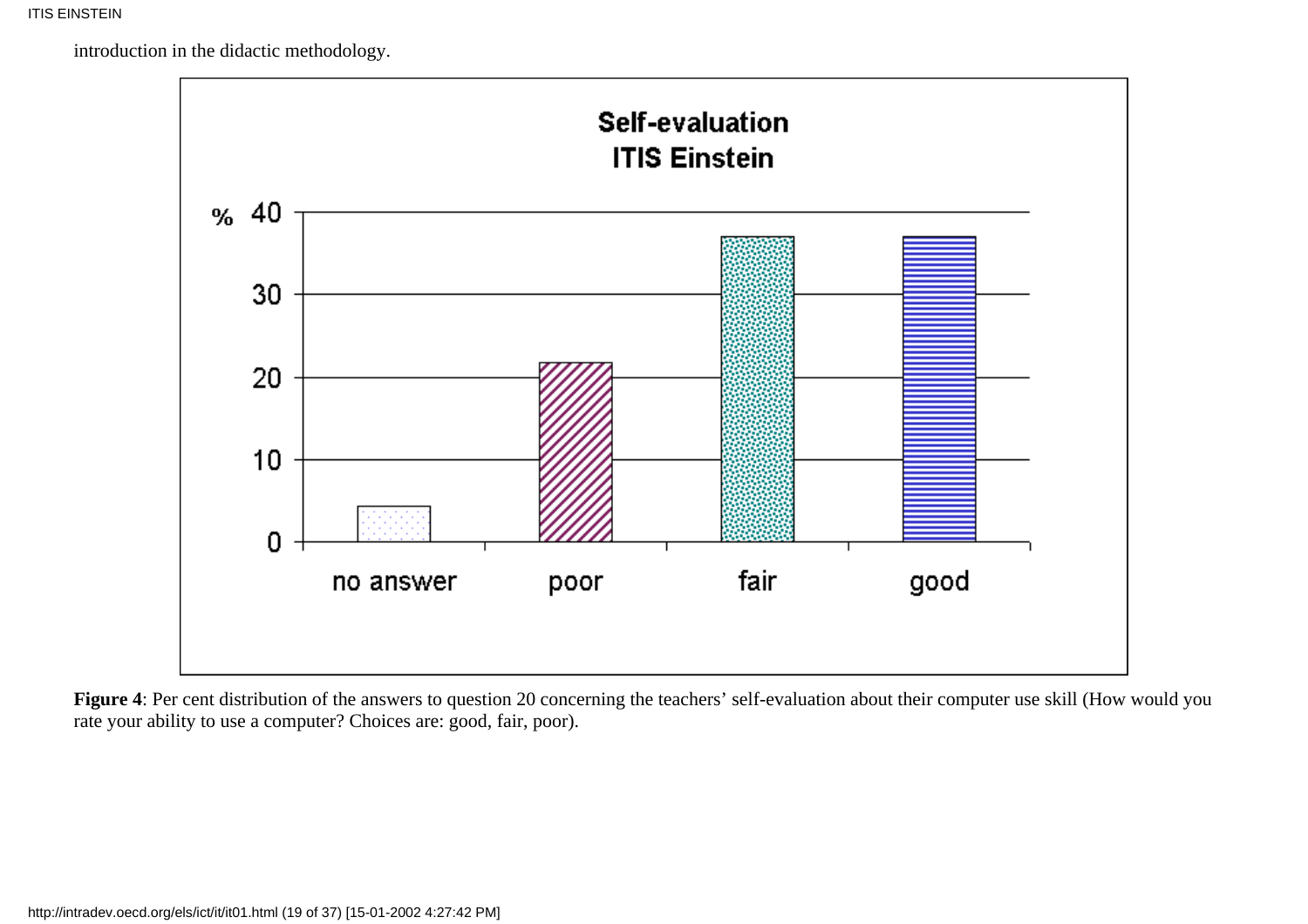

Figure 5: Per cent distribution of the answers to question 21 about the importance of computer use at the moment of students assessment. (Was student computer use ever evaluated for grading? Yes – No).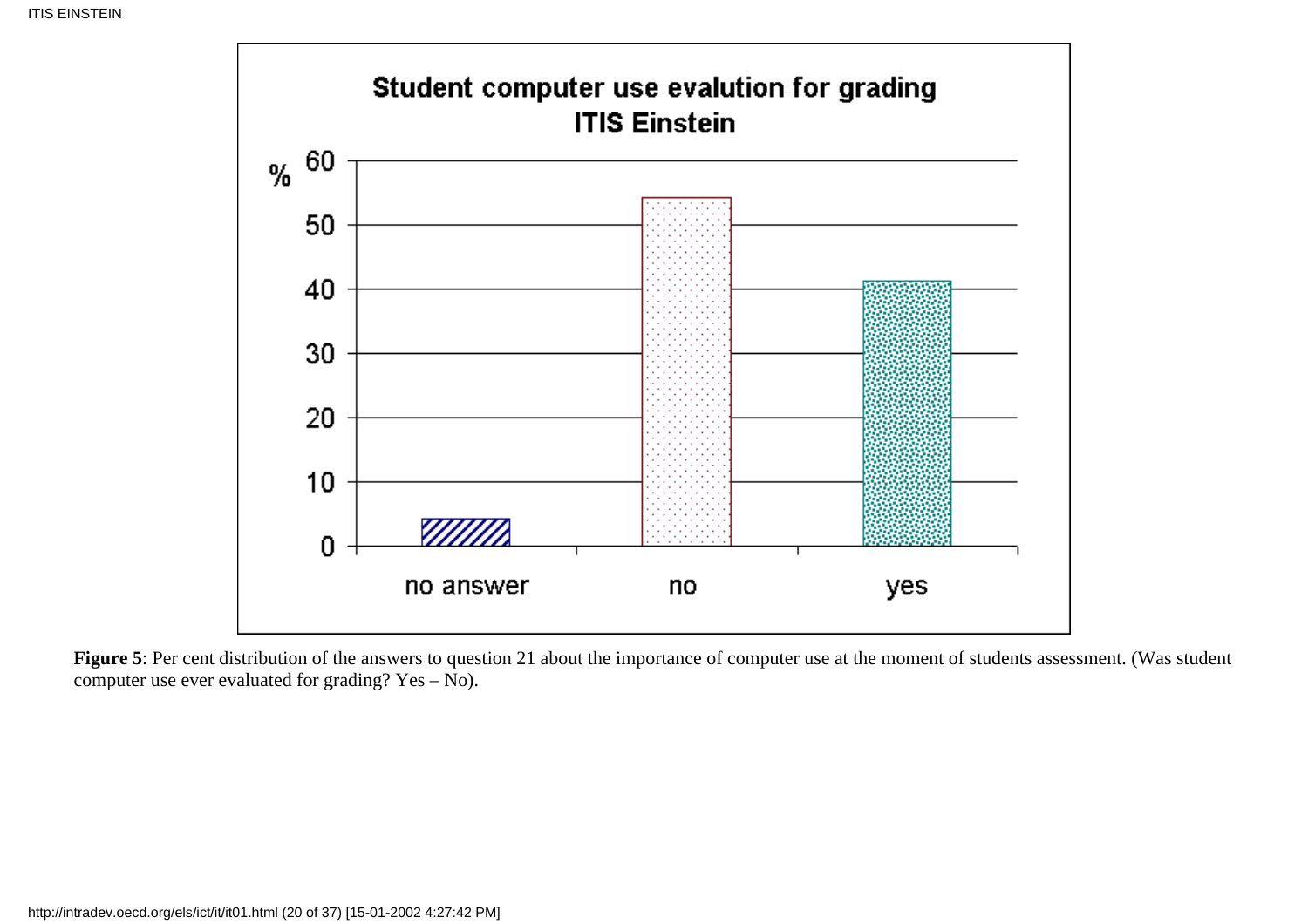

**Figure 6**: Comparison between ICT applications suggested to students in class (questions 9-19) and the computer work assessment in giving marks (question 21). On abscissa, 0 means lack of evaluation and 1 means evaluation. The sum of scores concerning the uses of computer suggested to students is on ordinate; their values range from  $0 =$  never or no answer to  $3 =$  many times per week.

Question 17 (use a presentation program (e.g. power point)) was not included in the pilot study questionnaire. The points concerning the computer work assessment in giving marks in correspondence with limited uses attest to (the lower part of the set of points 1 on abscissa) the high presence in this kind of school of scientific courses of study (mathematics, information science, electronics and so on) requiring highly specialized ICT applications. In this school there are many "laggards" among teachers with respect to the institute innovation process.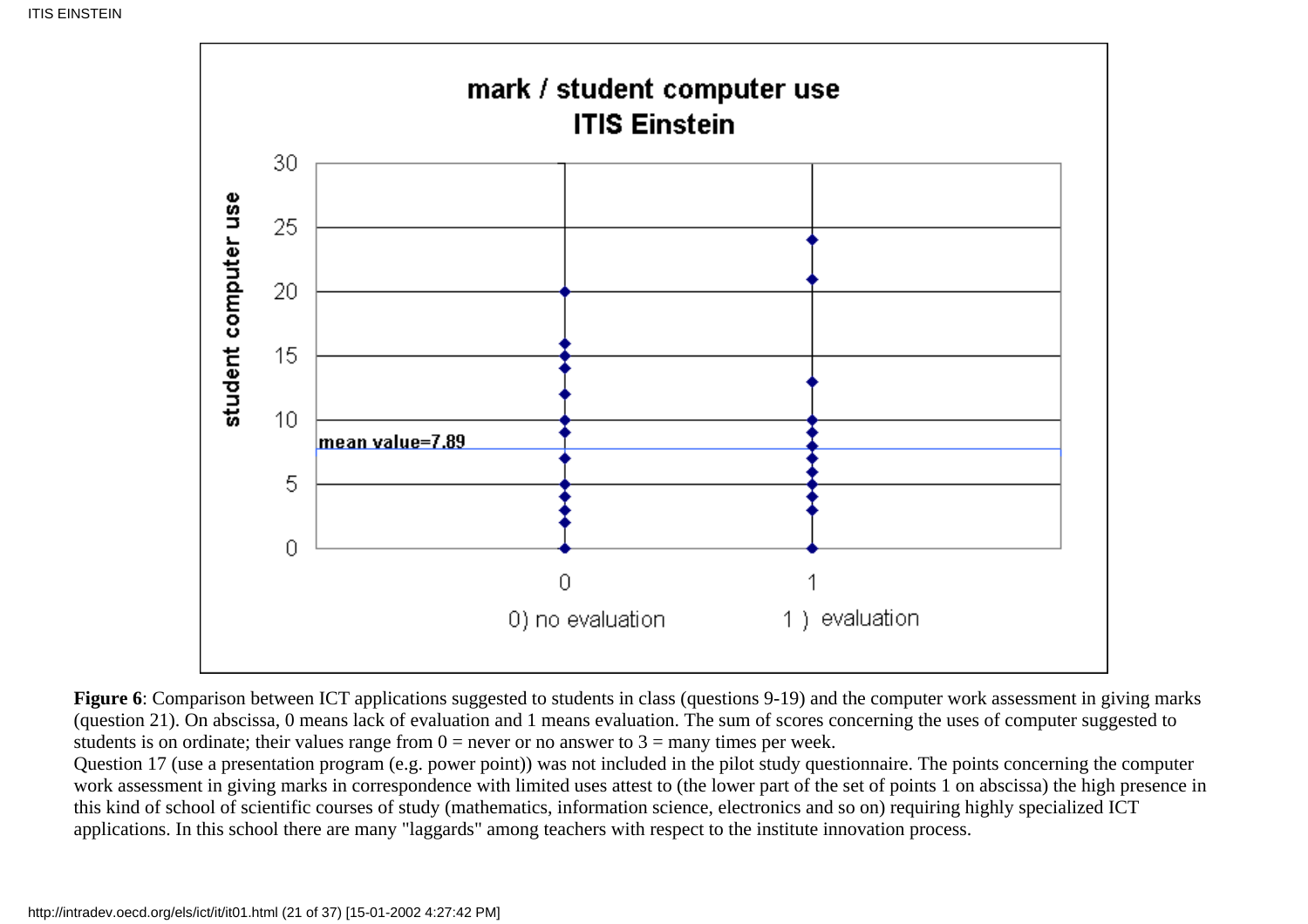

Figure 7: Per cent distribution of the answers to question 22 concerning the restrictions imposed by teachers as to the Internet access by students (if you assigned World Wide Web searching, how much freedom did you allow students in locating sites to visit?): no restrictions, some restrictions, designated sites only.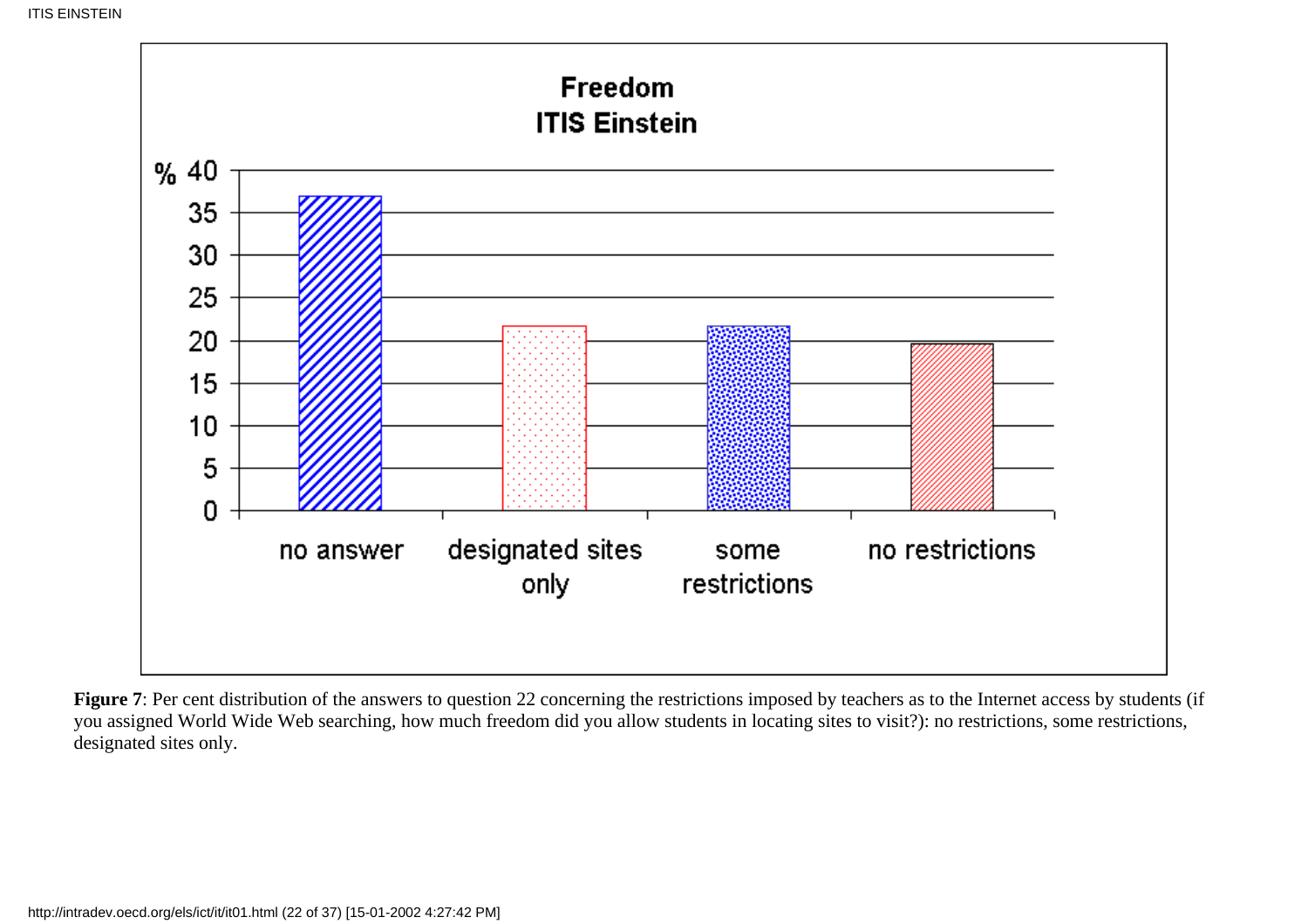

**Figure 8**: Per cent distribution of the answers to question 24: at what extent computer use is directly related to the didactic planning (what portion of the computer use in your classes was directly related to the course content): all, most, some, very little.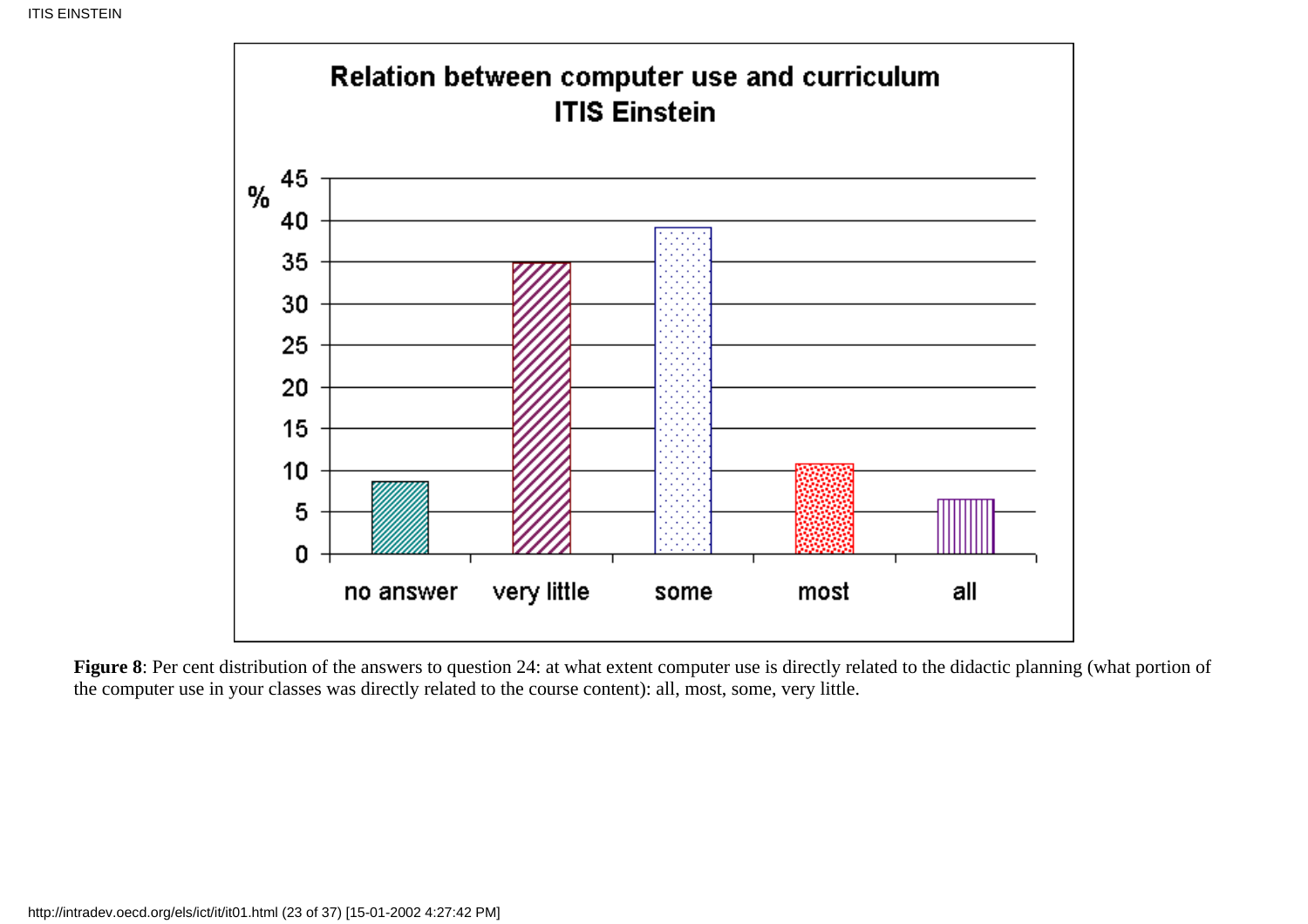

**Figure 9**: Comparison between ICT applications suggested to students in class (questions 9-19) and their correlation with curriculum (question 24). The answers concerning ICT integration in curriculum are given on abscissa. Values range from  $0 =$  no answer,  $1 =$  very little to  $4 =$  completely. The sum of the scores given to answers 9-19 is on ordinate, that is  $0 =$  never and  $3 =$  many times per week. The bubbles size shows the frequency (the number inside the bubble) of the given value. The sum of these frequencies corresponds to the number of teachers who have answered the questionnaire. Question 17 (use a presentation program (e.g. power point)) was not included in the pilot study questionnaire. The presence of a significant number of points in the second quadrant can be an indication of the various enlargement activities of the training offer, mainly extra-curricular ones. In fact, these points show a high score regarding the use made by students combined with a low integration with the courses content. The points in the fourth quadrant where the high correlation with curriculum is combined with a limited computer application suggested to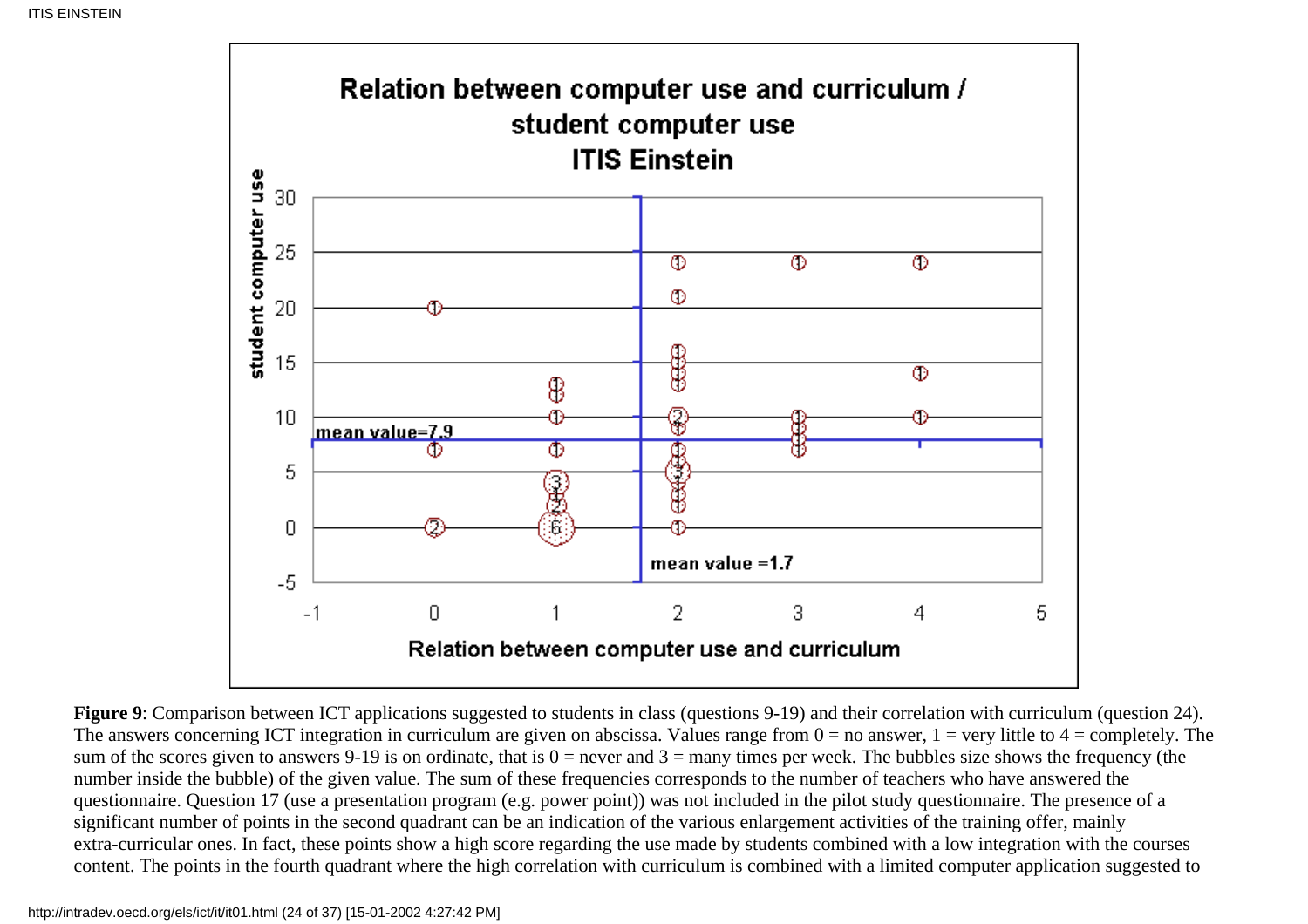students in class could be an indication of the attitude of some teachers of the scientific, technical area who confine the didactic use of ICT to the traditional applications of their programs (for example the Pascal programming for mathematics teachers).



**Figure 10**: Comparison between computer use assessment in the assignment of marks (question 21) and link between computer use and didactic planning (question 24). The presence or absence of assessment are shown on abscissa (yes/no = 1/0), while on ordinate the values range from  $0 = no$ answer,  $1 = \text{very little, up to } 4 = \text{completely.}$  The bubble size shows the frequency of the given value. The sum of the values given in the bubbles correspond to the number of the answers obtained. The large number of cases in which the computer use is highly correlated with the didactic planning (points lying in the upper part of the graph) probably corresponds to the high presence of scientific, technical teachers in the school.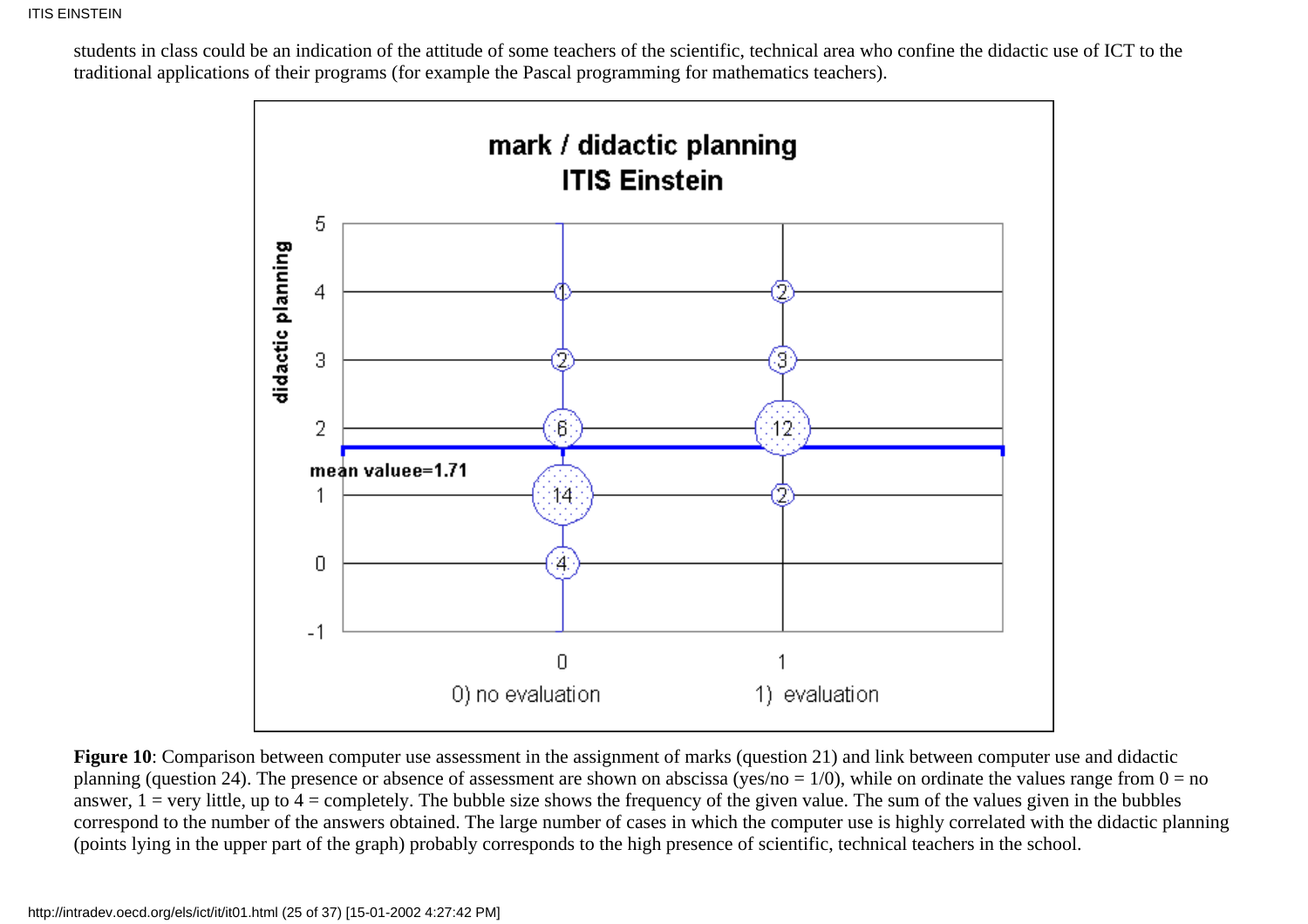![](_page_25_Figure_1.jpeg)

Figure 11: Per cent distribution of the answers to question 25 concerning the individual computer use by students in the class (what portion of the computer use that you assigned was done by students individually?): all, most, some, very little.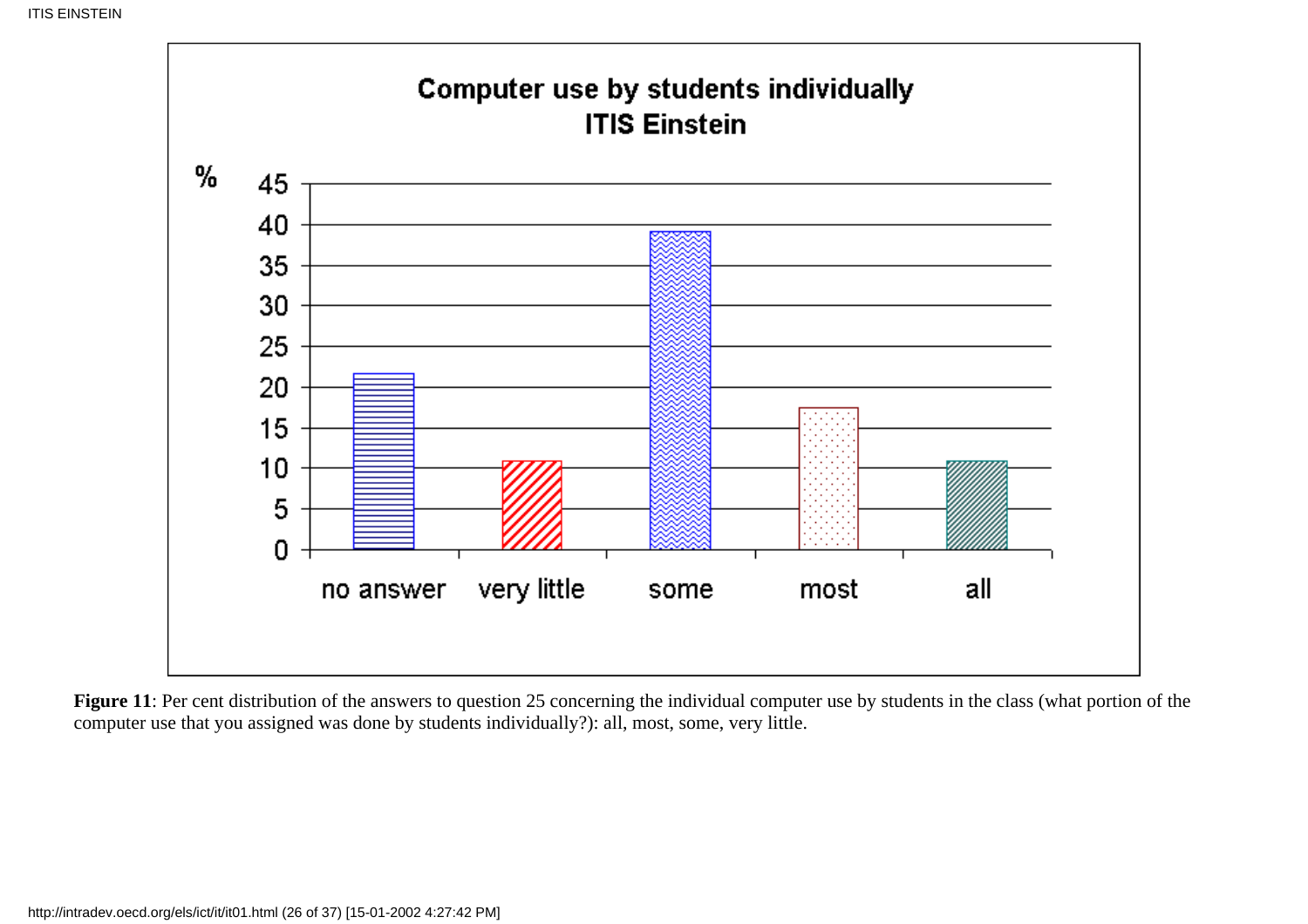![](_page_26_Figure_1.jpeg)

Figure 12:Per cent distribution of the answers to question 26 concerning the teachers' computer use at home to prepare their lessons (how often did you use a computer at home for preparing for teaching?)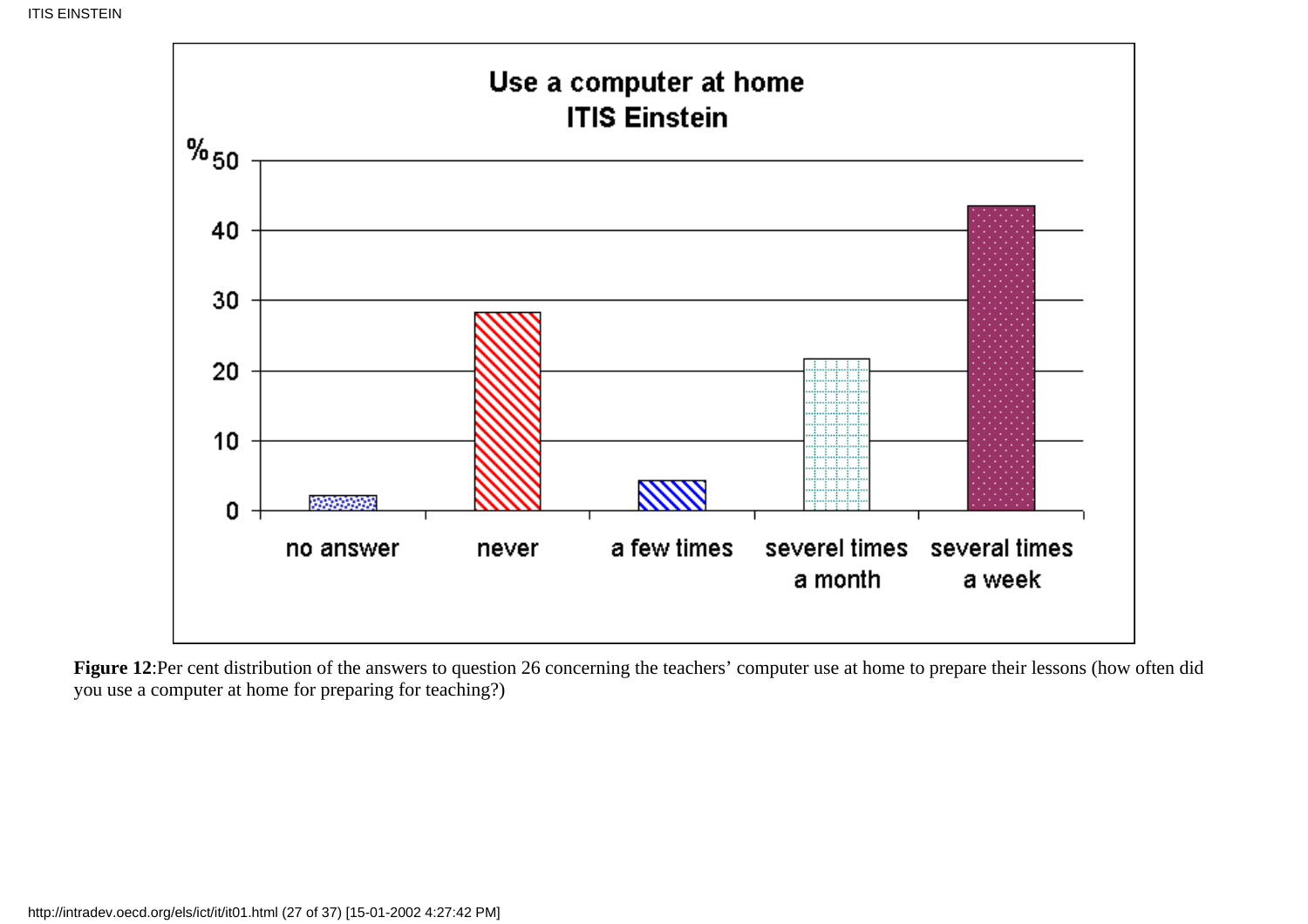![](_page_27_Figure_1.jpeg)

Figure 13:Per cent distribution of the answers to the question about ICT activities by teachers within their professional training courses (question 27 and 29) or about their work with the classes (questions 23, 28).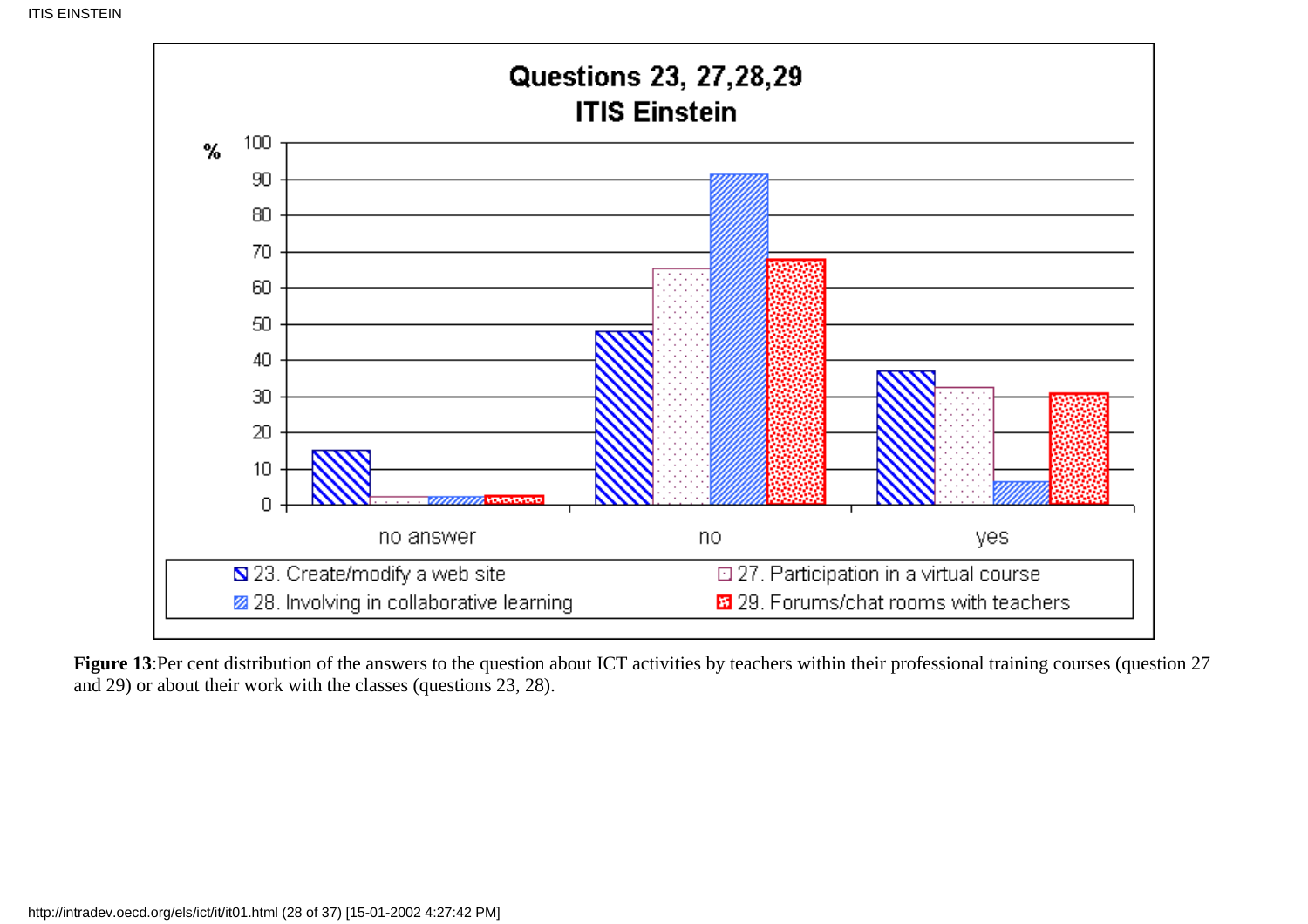![](_page_28_Figure_1.jpeg)

Figure 14:Per cent distribution of the answers to question 30 concerning the daily e-mail messages received by teachers (how many e-mail messages total do you send each day on average).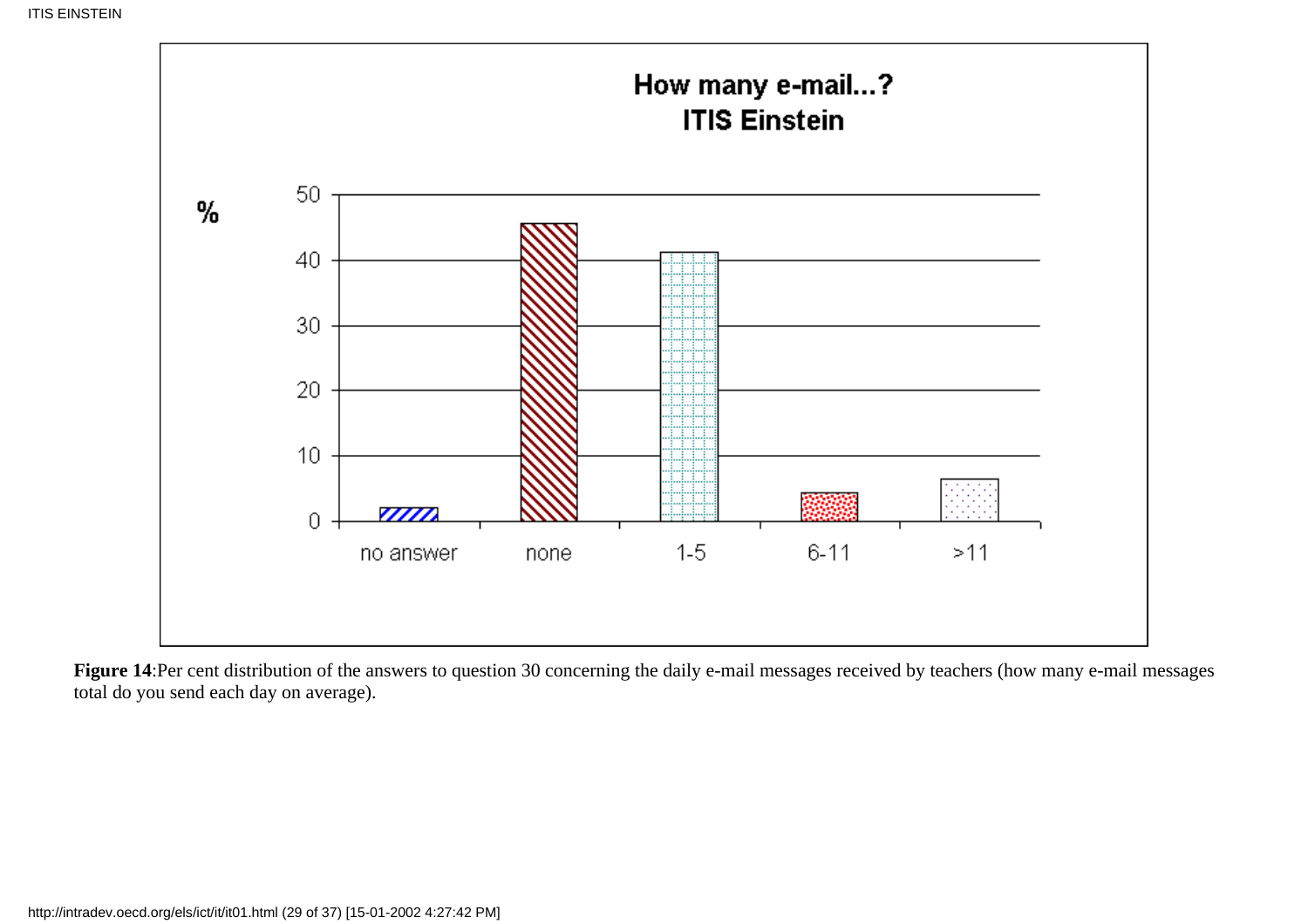![](_page_29_Figure_1.jpeg)

**Figure 15**: Per cent distribution of the answers to 31a – f questions concerning the teachers' technical skills and uses. In the pilot study questionnaire, the 31a–f questions concerning the teachers' skills were binary answers (yes/no). Question 31c (recovered a damaged file) and 31f (developed a hypertext or a multimedia with your class) were not included in the pilot study questionnaire.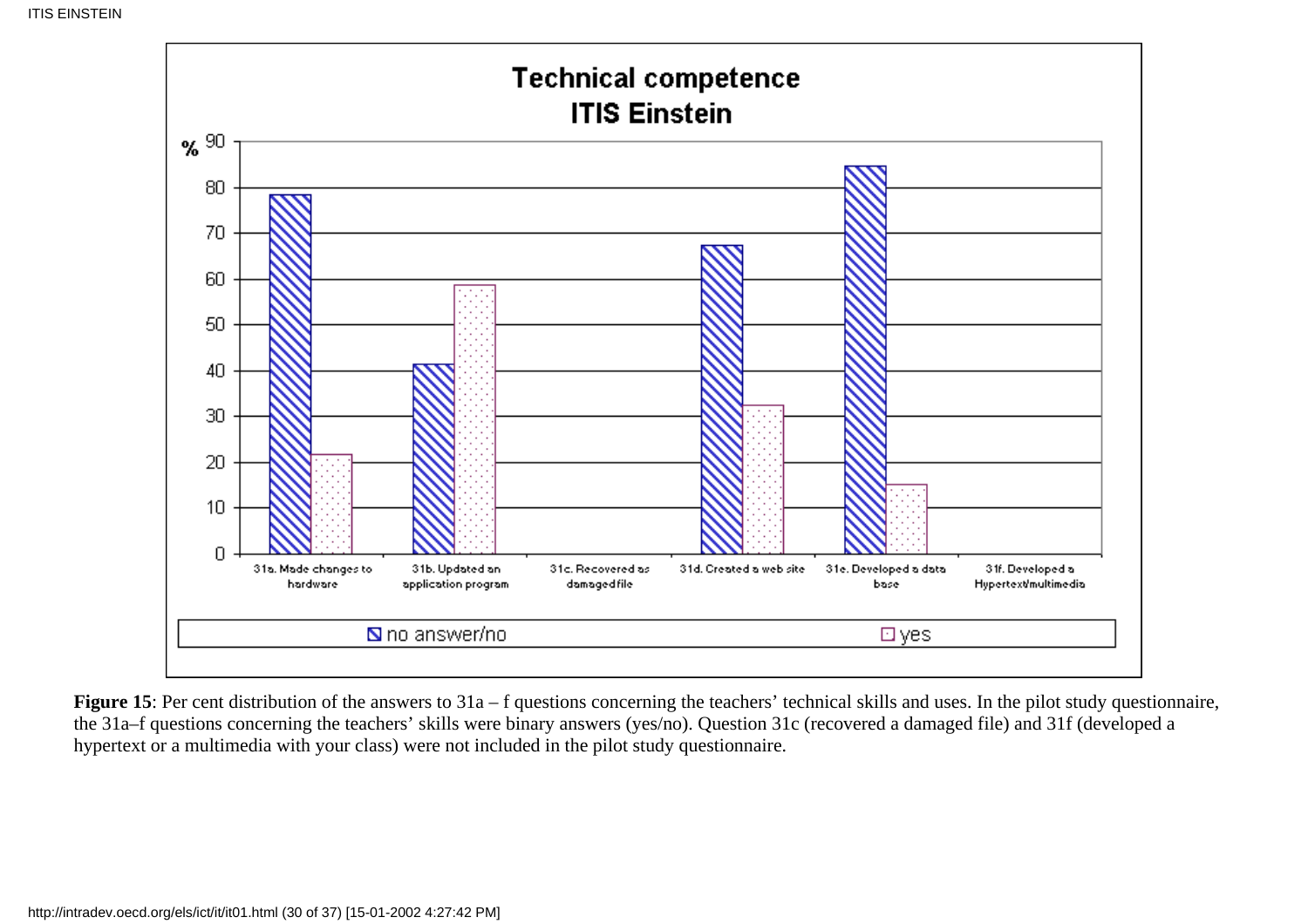![](_page_30_Figure_1.jpeg)

**Figure 16**: Relation between the technical competence and experience of teachers in the computer use (question 31a – f) and its use by students in classes (question 9-19). The bubbles size shows the frequency of the value which is also indicated by the number inside each bubble. The sum of these numbers corresponds to the answers obtained. On ordinate, there is the sum of the points given to the answers 9-19. The score for each question ranges from  $0 =$  never or no answers to  $3 =$  more times per week. On abscissa there is the weighted sum of the answers concerning the teachers' competence. The "weight" is obtained by an analysis of frequency of the answers  $31a - f$  (fig. 15).

In the pilot study questionnaire, the 31a – f questions concerning the teachers' skills were binary answers (yes/no); the answers 31b ("updated an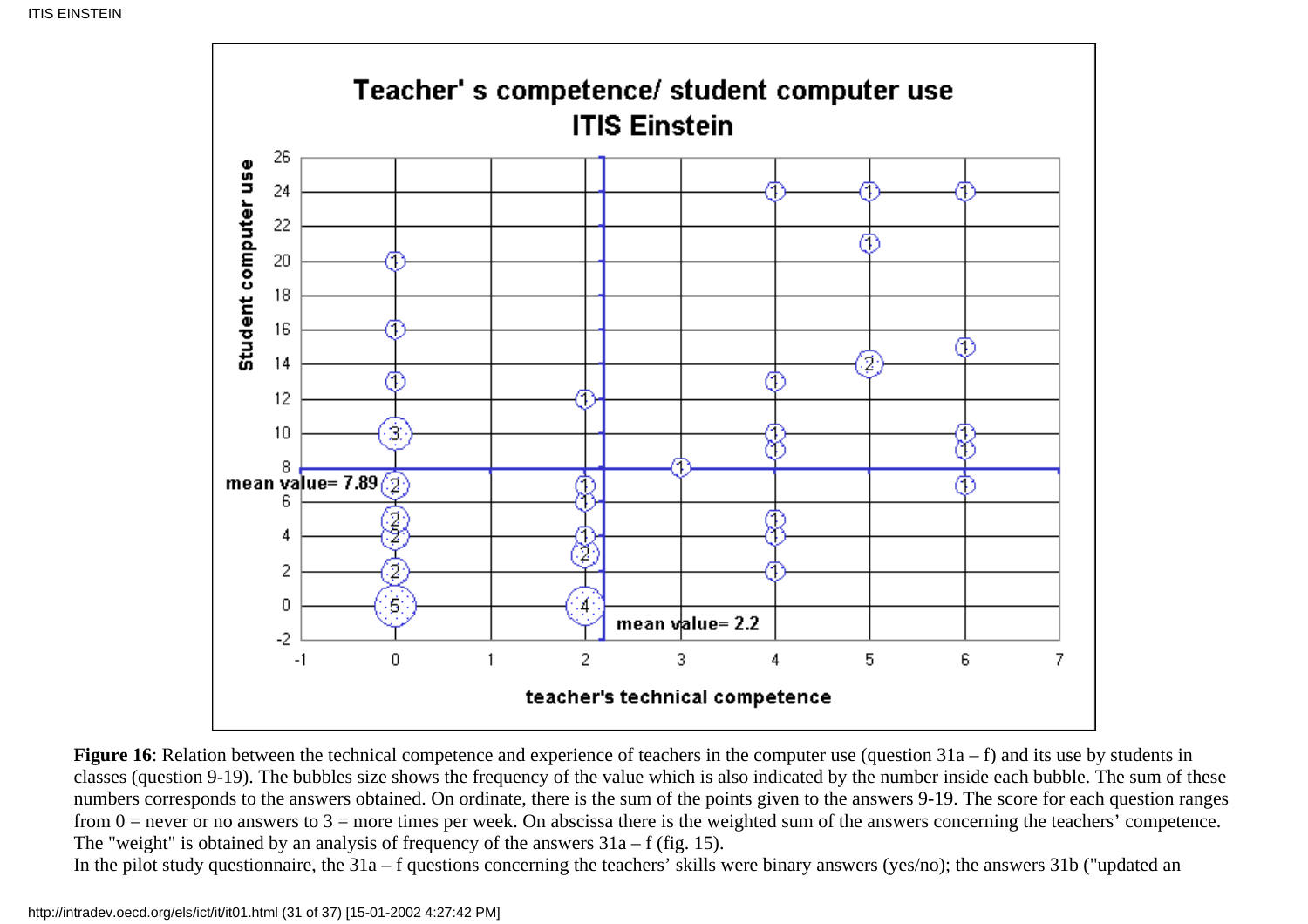<span id="page-31-0"></span>application program – word processor, graphics program, etc.") and 31d ("created a web site") were assigned a double score. Besides, question 17 ("use a presentation program") was not included in the questionnaire.

[index](#page-0-0)

### Appendix C

### ITIS A. Einstein – Rome Italy

The school is often present in the local press for its cultural promotion activities but also the national television has devoted a special to the school multimedia projects within a specialised broadcast ("Mediamente", the video-clip is included)

#### **Further materials**

- 1. From the web-site it is possible to unload: [\(www.itis-einstein.roma.it/\)](http://www.itis-einstein.roma.it/)
	- 1. "Piano dell'offerta formativa" (Training Offer Plan)
	- 2. A detailed list of the school premises
	- 3. A list of teachers with the respective reception schedule for students' parents
	- 4. A list of names and functions of the non-teaching staff
	- 5. Presentation of the modular paths specifying the classes and subjects involved, presentation of objectives and description of projects, estimate of the resources to be employed and of the productions to be realised.
	- 6. Presentation of the "training offer" enlargement.
	- 7. Multimedia "From the ideal town to the real town" carried out within the project *The school adopts a monument*.
	- 8. Multimedia productions carried out by students during the last years within the project Sound and image and site relevant to the project (in the school server)
		- Wall
		- Earth

Escaping line

- 9. Tabloid carried out by the evening-course students
- 10. Hypertext: "Il parco del Pineto" (The park in the Pine-wood)
- 2. Didanet project: suggestion of a scientific-technological park on the web (with its own site [www.quipo.it/dida-net99/](http://www.quipo.it/dida-net99/))
	- 1. Project card
	- 2. Invitation to make it available to public within the "Scientific Culture Week".

### Other materials available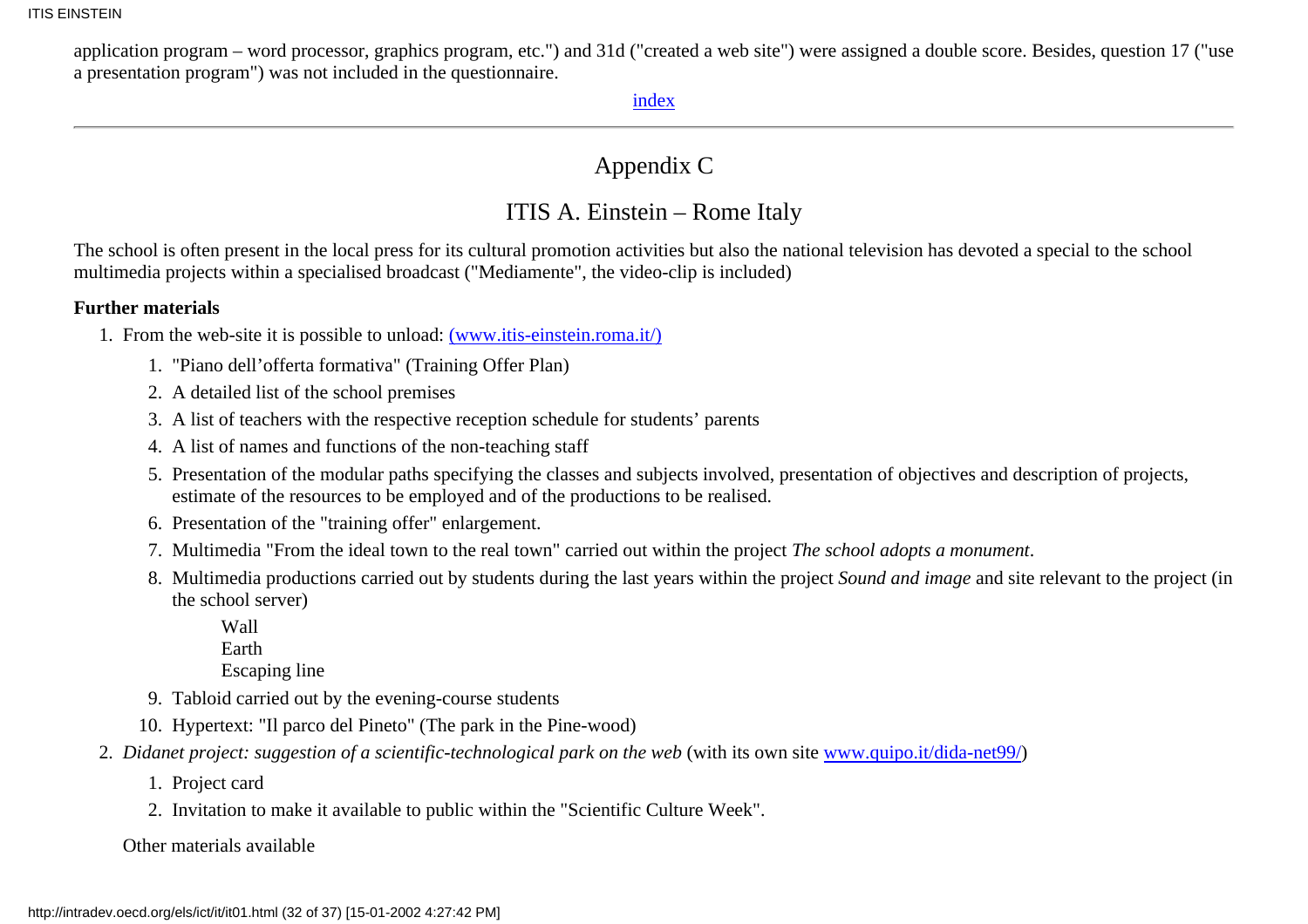**ITIS EINSTEIN** 

- 3. Introductory pamphlet of the *Creative LEARning*, the European community project which the school is involved in together with the "Centre for the Study of Networked Learning" at Sheffield University, the "Volkshochschule" in Meidling, the " Centre of Higher Education in Theatre Studies" in Athens and Binaly Logic Ltd.
- 4. Questionnaire which is answered by students' parents in order to provide information about school work.
- 5. Demand for parents' assent to a parents-teacher mixed commission aiming at "discussing school issues".
- 6. "POF" (Training Offer Plan) commission materials
	- Questionnaire addressed to teachers to point out the kind and frequency of didactic evaluations and the trend of the initial planning 1. development.
	- Questionnaire addressed to discipline co-ordinators to point out the kind and frequency of didactic evaluations and the trend of the initial 2. planning development.
	- Questionnaire addressed to teachers involved in modular paths (training offer enlargement) to point out the kind and frequency of didactic 3. evaluations and the trend of the initial planning development.
	- 4. Questionnaire addressed to staff responsible for laboratories to monitor computers efficiency.
	- 5. Responses grid
- <span id="page-32-0"></span>7. Map of the school LAN network.

[index](#page-0-0)

## Appendix D

### School Timetable – ITIS A. Einstein

### **Weekly Timetable - ITIS two-year course of study**

| Subject                                           |   | I Grade           | II Grade |                   |  |  |
|---------------------------------------------------|---|-------------------|----------|-------------------|--|--|
|                                                   |   | Carried on in lab |          | Carried on in lab |  |  |
| Religious instruction / alternative<br>activities |   |                   |          |                   |  |  |
| Physical Education                                | ↑ |                   |          |                   |  |  |
| Italian Literature                                |   |                   |          |                   |  |  |
| Foreign Language                                  |   |                   |          |                   |  |  |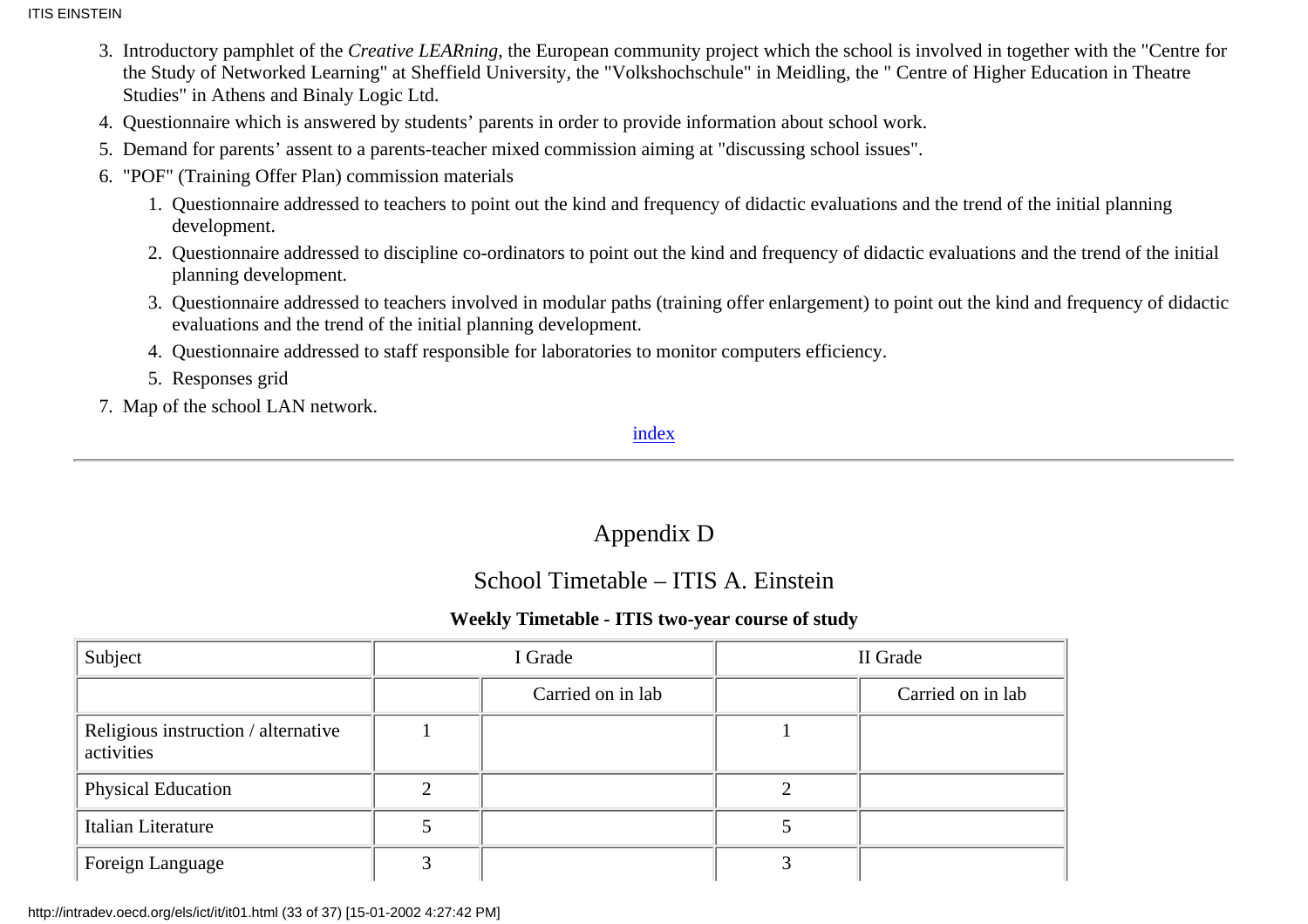| History                      | $\overline{2}$ |                | $\overline{2}$ |   |
|------------------------------|----------------|----------------|----------------|---|
| Law and Economics            | $\overline{2}$ |                | $\overline{2}$ |   |
| Geography                    | 3              |                |                |   |
| Mathematics                  | 5              | $\overline{2}$ | 5              |   |
| <b>Environmental Studies</b> | 3              |                |                |   |
| <b>Biology</b>               |                |                | 3              |   |
| Physics                      | 4              | $\overline{2}$ | 4              | ↑ |
| Chemistry                    | 3              | $\overline{2}$ | 3              | ↑ |
| Design and Technology        | 3              | $\overline{2}$ | 6              | 3 |
| <b>Total hours</b>           | 36             | 8              | 36             | 9 |

### **Weekly Timetable - ITIS three-year course of Telecommunications and Electronics studies**

| Subject                                           |                          | <b>III</b> Grade  |                | <b>IV</b> Grade   | V Grade       |                   |  |
|---------------------------------------------------|--------------------------|-------------------|----------------|-------------------|---------------|-------------------|--|
|                                                   |                          | Carried on in lab |                | Carried on in lab |               | Carried on in lab |  |
| Religious Instruction / alternative<br>activities |                          |                   |                |                   |               |                   |  |
| Physical Education                                | $\overline{2}$           |                   | 2              |                   | $\mathcal{D}$ |                   |  |
| Italian Literature                                | 3                        |                   | 3              |                   | 3             |                   |  |
| Foreign Language                                  | 3                        |                   | 3              |                   | $\gamma$      |                   |  |
| History                                           | $\overline{2}$           |                   | $\overline{2}$ |                   | $\mathcal{D}$ |                   |  |
| Law and Economics                                 | $\overline{\phantom{a}}$ |                   | $\overline{2}$ |                   | $\mathcal{D}$ |                   |  |
| Mathematics                                       | $\overline{4}$           |                   | 3              |                   | 3             |                   |  |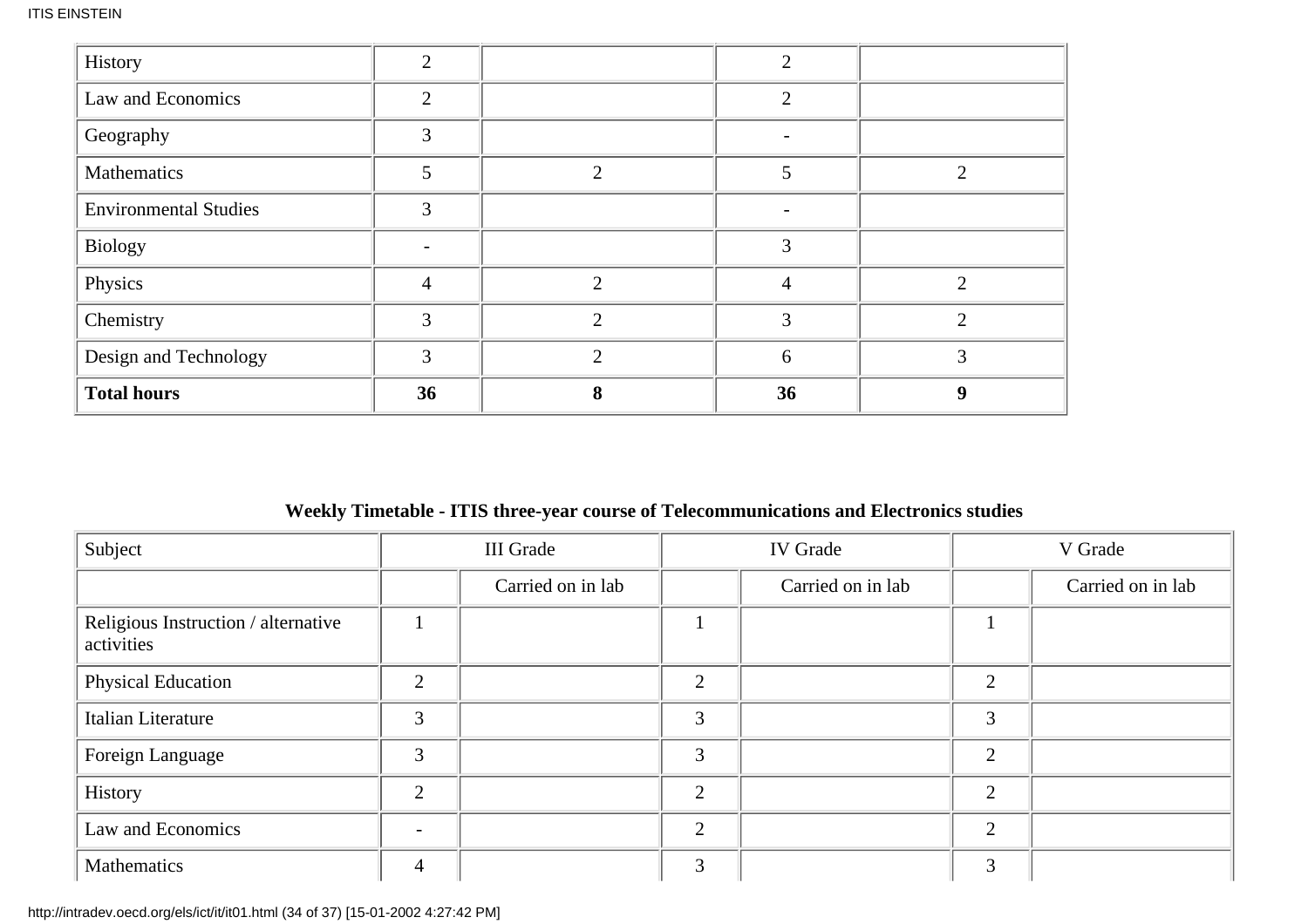| Mechanics and machines                         | 3              |    |    |              |  |
|------------------------------------------------|----------------|----|----|--------------|--|
| Electro-technics                               | 6              |    |    |              |  |
| Electronics                                    | 4              |    |    |              |  |
| Electronic systems                             | 4              |    | 4  | <sub>6</sub> |  |
| Telecommunications                             |                |    | 3  | <sub>0</sub> |  |
| Design, Technology and Electronic<br>designing | $\overline{4}$ |    |    |              |  |
| <b>Total hours</b>                             | 36             | 10 | 36 | 36           |  |

**Weekly Timetable – Secondary School specialized in scientific, technological studies**

| Subject                                           |                | I Grade              |                | II Grade             |                | <b>III</b> Grade     | <b>IV</b> Grade |                      | V Grade        |                      |
|---------------------------------------------------|----------------|----------------------|----------------|----------------------|----------------|----------------------|-----------------|----------------------|----------------|----------------------|
|                                                   |                | Carried on<br>in lab |                | Carried on in<br>lab |                | Carried on in<br>lab |                 | Carried on in<br>lab |                | Carried on in<br>lab |
| Religious Instruction /<br>alternative activities |                |                      |                |                      | $\mathbf{1}$   |                      |                 |                      |                |                      |
| Physical Education                                | $\overline{2}$ |                      | $\overline{2}$ |                      | 2              |                      | $\overline{2}$  |                      | $\overline{2}$ |                      |
| Italian Literature                                | 5              |                      | 5              |                      | $\overline{4}$ |                      | $\overline{4}$  |                      | $\overline{4}$ |                      |
| Foreign Language                                  | 3              |                      | 3              |                      | 3              |                      | 3               |                      | 3              |                      |
| History                                           | $\overline{2}$ |                      | $\overline{2}$ |                      | 2              |                      | $\overline{2}$  |                      | $\overline{3}$ |                      |
| Law and Economics                                 | 2              |                      | $\overline{2}$ |                      |                |                      |                 |                      |                |                      |
| Philosophy                                        |                |                      |                |                      | 2              |                      | 3               |                      | 3              |                      |
| Geography                                         | $\overline{3}$ |                      |                |                      |                |                      |                 |                      |                |                      |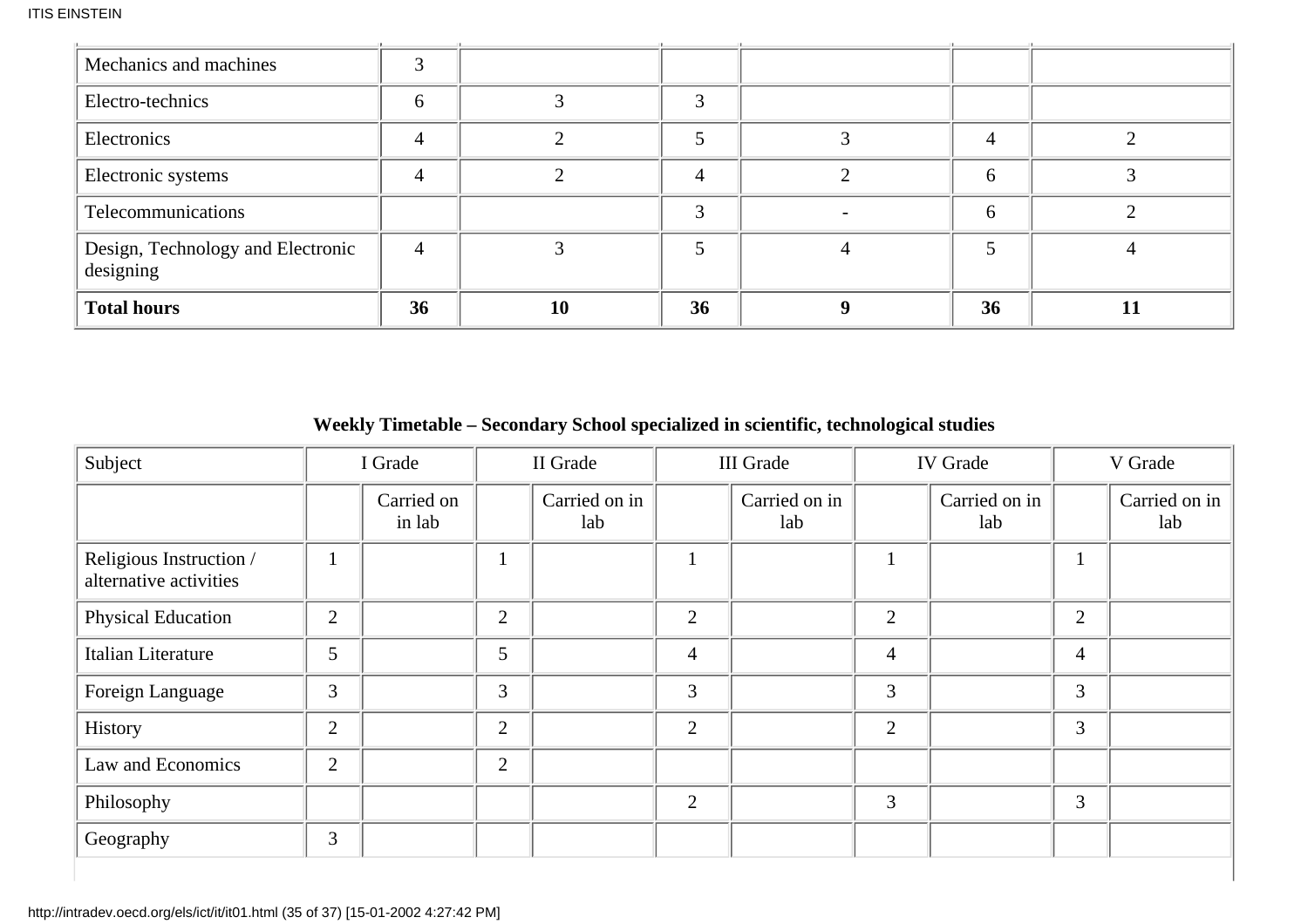| Mathematics                               | 5  | $\overline{2}$   | 5  | $\overline{2}$ | $\overline{4}$ |                | $\overline{4}$ |                | $\overline{4}$ |                |
|-------------------------------------------|----|------------------|----|----------------|----------------|----------------|----------------|----------------|----------------|----------------|
| Computer studies and<br>automatic systems |    |                  |    |                | $\overline{3}$ | $\overline{2}$ | $\overline{3}$ | $\overline{2}$ | 3              | 2              |
| <b>Environmental studies</b>              | 3  |                  |    |                |                |                |                |                |                |                |
| <b>Biology</b>                            |    |                  | 3  |                | $\overline{4}$ | $\overline{2}$ | $\overline{2}$ |                | $\overline{2}$ |                |
| Physics-chemistry                         | 5  | 5                | 5  | 5              |                |                |                |                |                |                |
| Physics                                   |    |                  |    |                | $\overline{4}$ | $\overline{2}$ | 3              | $\overline{2}$ | $\overline{4}$ | $\overline{2}$ |
| Chemistry                                 |    |                  |    |                | 3              | $\overline{2}$ | 3              | $\overline{2}$ | 3              | $\overline{2}$ |
| Design and Technology                     | 3  | $\overline{2}$   | 6  | $\overline{3}$ |                |                |                |                |                |                |
| Drawing                                   |    |                  |    |                | 2              |                | $\overline{2}$ |                |                |                |
| <b>Total hours</b>                        | 34 | $\boldsymbol{9}$ | 34 | <b>10</b>      | 34             | 9              | 34             | 8              | 34             | 8              |

[index](#page-0-0)

<span id="page-35-0"></span>1) The national programs for this kind of schools, i.e. Industrial Technical Institutes, provide for 4 hours per week of laboratory for information technology applications (programs of physics and mathematics); sometimes computers are also used in further two hours per week in "technical drawing" laboratory. During the two-year course of study at ITIS these hours are 36 per week; on the contrary, the two-year course of study at LST, i.e. the Secondary School Specialized in Scientific, Technological Studies, provide for 34 hours per week, 9 of which are spent in laboratory (apart from 2+2 hours of mathematics and technical drawing laboratory, 5 hours per week of physics and chemistry are entirely spent in laboratory). In the three-year course of Electronics and Telecommunications studies at ITIS the laboratory hours with use of computers are 9 to 10 out of 36 total hours per week (electrotechnics; electronics; electronic systems; telecommunications; technology; electronic drawing and designing), while in the three-year course of study at LST the laboratory hours with use of computer are 5 out of 34 hours per week (mathematics; physics; informatics and automatic systems). The total school timetable is shown in Appendix D.

#### [back](#page-2-0)

<span id="page-35-1"></span>2)*The term "borgata" was officially used for the first time in 1924 when Acilia was built at 15 Km. from Rome, in a malarial region, which lodged the inhabitants coming from the Caesar and Trajan Forum area and from the Sea Way. There is something disparaging in this term deriving from suburb: that is to say an area of the city which lacks completeness and organization to be called "quartiere", or a built-up rural area having a feudal economic system in a reality which prevents it from developing. "Borgata" is a kind of suburb: an area of the city in the middle of the country, but actually it is neither of them. The inhabitants of both demolished areas or huts reached by the growth of the high-class neighbourhood were transported "without payment" to suburbs by the trucks of the volunteer troops for the national security..* an extract from *"Roma moderna: Un secolo*